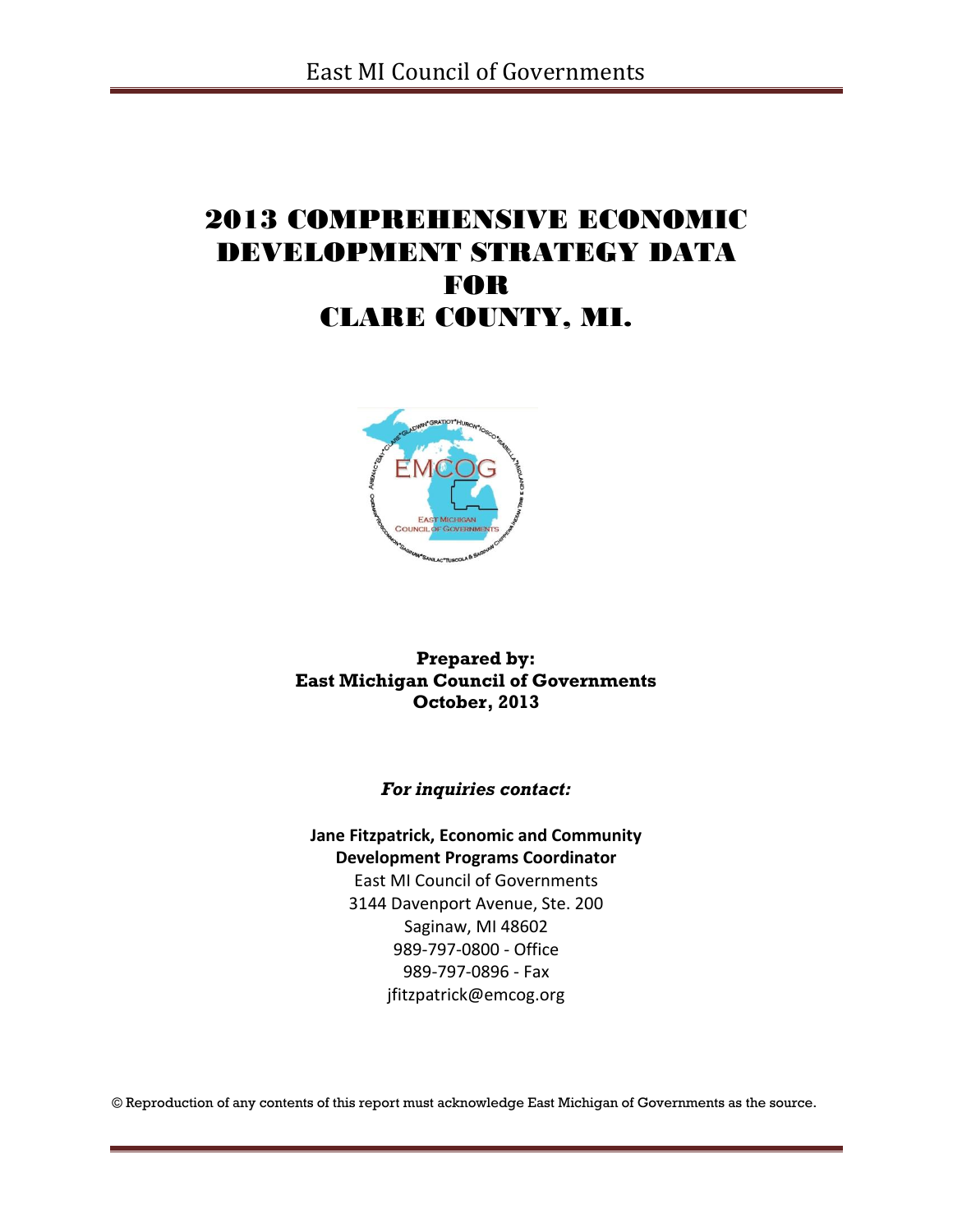#### *TABLE OF CONTENTS 2013 CEDS DATA FOR CLARE COUNTY*

| Page |
|------|
|      |
|      |
|      |
| 15   |
|      |
|      |

### *LIST OF TABLES*

|          |                                                                           | Page |
|----------|---------------------------------------------------------------------------|------|
| Table 1  |                                                                           |      |
| Table 2  |                                                                           |      |
| Table 3  |                                                                           |      |
| Table 4  |                                                                           |      |
| Table 5  |                                                                           |      |
| Table 6  |                                                                           |      |
| Table 7  |                                                                           |      |
| Table 8  |                                                                           |      |
| Table 9  |                                                                           |      |
| Table 10 |                                                                           |      |
| Table 11 |                                                                           |      |
| Table 12 |                                                                           |      |
| Table 13 |                                                                           |      |
| Table 14 |                                                                           |      |
| Table 15 |                                                                           |      |
| Table 16 |                                                                           |      |
| Table 17 |                                                                           |      |
| Table 18 |                                                                           |      |
| Table 19 |                                                                           |      |
| Table 20 |                                                                           |      |
| Table 21 | Job Impact of Establishment Expansions & Contractions 2006 - 2009         | 13   |
| Table 22 | Jobs Impacted By Establishments Moving In & Out of the Region 2006 - 2009 |      |
| Table 23 |                                                                           | 14   |
| Table 24 |                                                                           |      |
| Table 25 |                                                                           | 14   |
| Table 26 |                                                                           |      |
| Table 27 |                                                                           | 15   |
| Table 28 |                                                                           | 15   |
| Table 29 |                                                                           | 15   |
| Table 30 |                                                                           |      |
| Table 31 |                                                                           | 17   |
| Table 32 |                                                                           | 17   |
| Table 33 |                                                                           | 18   |
| Table 34 |                                                                           |      |
| Table 35 |                                                                           | 18   |
| Table 36 |                                                                           |      |
|          |                                                                           |      |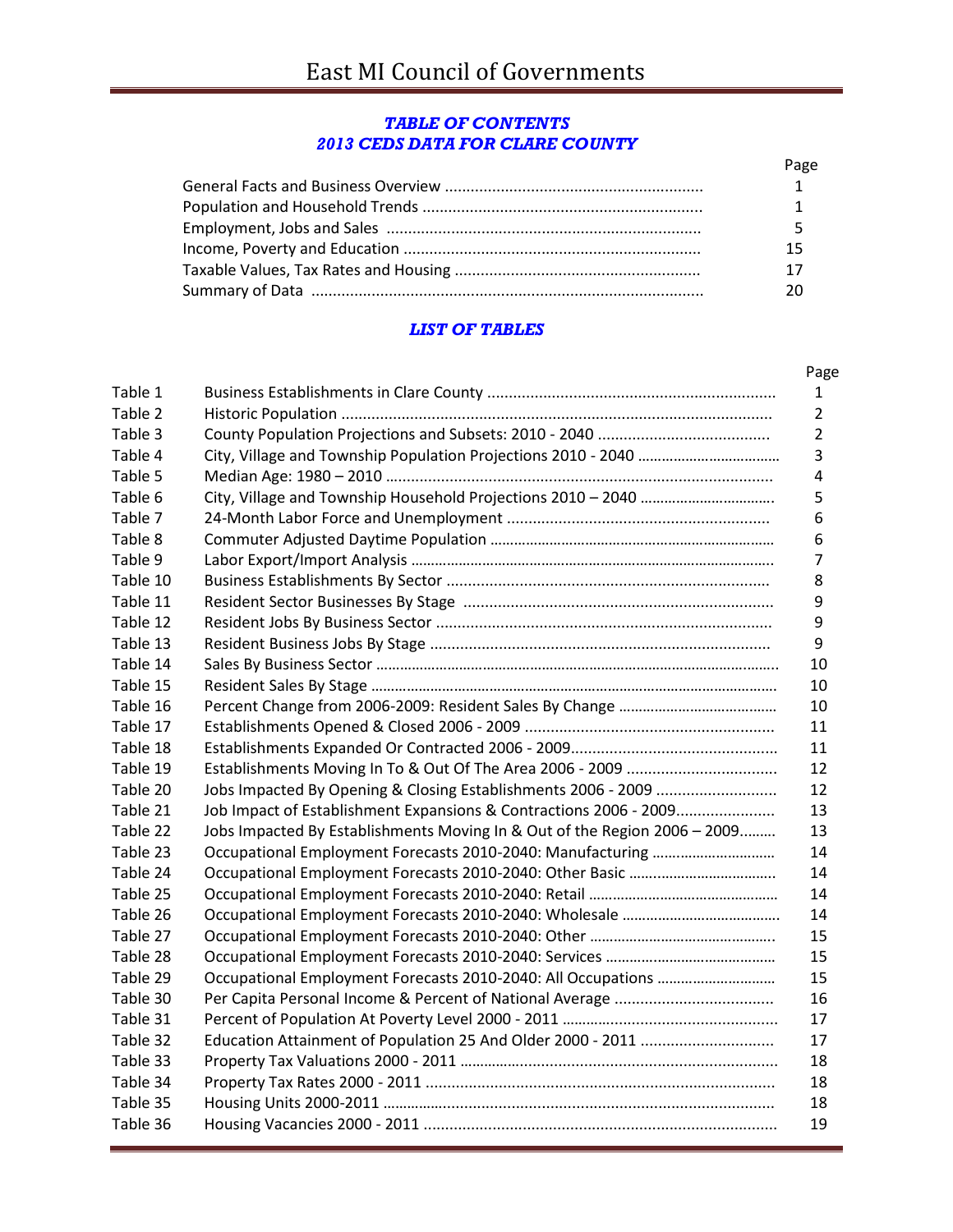### **General Facts About Clare County**

County Seat: City of Harrison Land Area: 566.8 square miles Local Governments: 2 cities, 1 village; 16 townships 2010 Population: 30,926 Population Density: 54.6 persons per square mile Median Age: 45.3

| Table 1: Business Establishments In Clare County <sup>1</sup> |                                             |         |           |            |       |         |  |  |
|---------------------------------------------------------------|---------------------------------------------|---------|-----------|------------|-------|---------|--|--|
|                                                               | <b>Self</b><br><b>Employed</b><br>& Stage 1 | Stage 2 | Stage 3   | Stage 4    |       |         |  |  |
| <b>Type of Establishment</b>                                  | (1-9)                                       | (10-99) | (100-499) | $(500 + )$ | Total | Percent |  |  |
| Natural Resource & Mining                                     | 3                                           | 1       |           |            | 4     | 0.8%    |  |  |
| Construction                                                  | 56                                          | 4       |           |            | 60    | 11.4%   |  |  |
| Manufacturing                                                 | 10                                          | 12      | 3         |            | 25    | 4.7%    |  |  |
| Trade, Transportation,                                        |                                             |         |           |            |       |         |  |  |
| <b>Utilities</b>                                              | 99                                          | 40      | 1         |            | 140   | 26.6%   |  |  |
| Information                                                   | 4                                           | 1       |           |            | 5     | 0.9%    |  |  |
| <b>Financial Activities</b>                                   | 30                                          | 6       |           |            | 36    | 6.8%    |  |  |
| <b>Professional and Business</b>                              |                                             |         |           |            |       |         |  |  |
| <b>Services</b>                                               | 44                                          | 8       | 1         |            | 53    | 10.1%   |  |  |
| <b>Educational &amp; Health Services</b>                      | 40                                          | 15      | 4         |            | 59    | 11.2%   |  |  |
| Leisure & Hospitality                                         | 58                                          | 25      |           |            | 83    | 15.7%   |  |  |
| Public Adm. & Other Services                                  | 55                                          | 7       |           |            | 62    | 11.8%   |  |  |
| Total                                                         | 399                                         | 119     | 9         |            | 527   |         |  |  |

#### Source: Compiled by EMCOG from U.S. Census Selected Statistics by Economic Sector, based on 2011 County Business Patterns

#### **POPULATION AND HOUSEHOLD TRENDS**

Past, present and future growth patterns are a driving force and indicator of the future health and sustainability of a region. They help to define existing problems along with available socioeconomic resources and represent the current and future demands for those available resources. The sustainability of a region is dependent on how well the region meets the future needs of its residents. Future needs depend on a myriad of things including changes in population and households (both numbers and the details of those numbers) combined with existing development patterns and policy choices.

Table 2 presents a population history of Clare County. Between 1980 and 2000 the County experienced a 31.2% population increase from 23,822 persons in 1980 to 31,252 persons in 2000. The County's growth rate was significantly higher than the increase in population for both the EMCOG region and the State of Michigan. The 2010 U.S. Census results show that Clare County experienced a population loss of 1.0% since 2000 resulting in a population of slightly less than 31,000.

 $\overline{a}$ 

<sup>&</sup>lt;sup>1</sup> The County Business Data in Table 1 is lower than the same type of data in Tables 8 and 9 due to the different sources for the data:Table 1 data is based upon ES-202 filings as compiled by the Bureau of Labor Statistics; Tables 8 and 9 data are based upon National Establishment Time-Series [NETS] as compiled by Walls and Associates using Dun & Bradstreet's Market identifier files. The NETS data includes businesses and jobs that the ES-202 data does not capture such as many smaller businesses and part time proprietors and jobs. Further information on the differences in the two data sources can be found at <http://youreconomy.org/pages/insights.lasso#insights-NETS%20versus%20ES-202>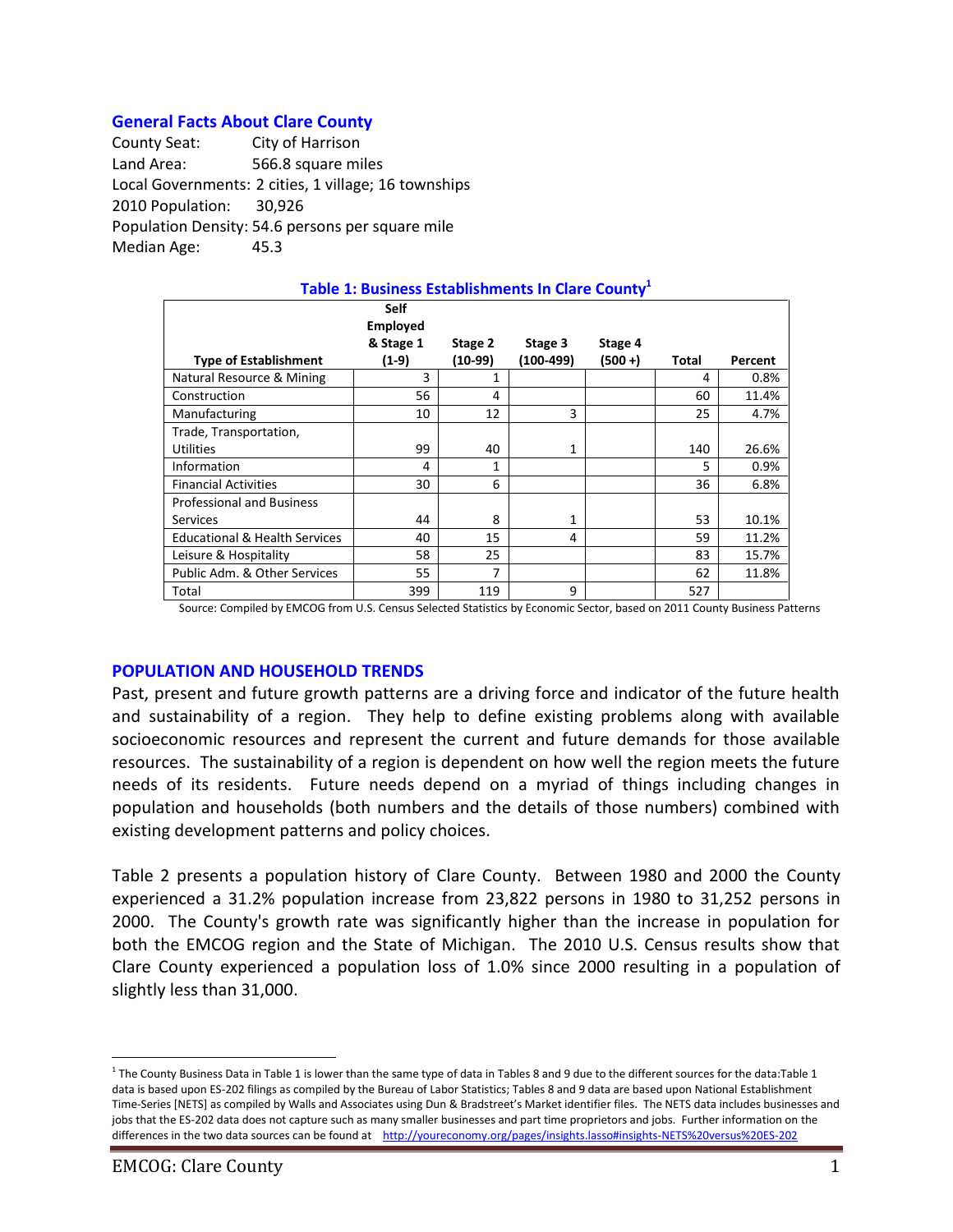|                     | <b>Census</b> | Census    | Census    | <b>Census</b> | % Change    | % Change    |  |
|---------------------|---------------|-----------|-----------|---------------|-------------|-------------|--|
| <b>Jurisdiction</b> | 1980          | 1990      | 2000      | 2010          | 1980 - 2000 | 2000 - 2010 |  |
| <b>Clare County</b> | 23.822        | 24.952    | 31.252    | 30.926        | 31.2%       | $-1.0%$     |  |
| State               | 9,262,078     | 9.295.297 | 9.938.823 | 9,883,640     | 7.3%        | $-0.6%$     |  |
| <b>EMCOG Region</b> | 769.929       | 753,723   | 796.598   | 780,869       | 3.5%        | $-2.0%$     |  |

#### **Table 2: Historic Population**

Source: Compiled by EMCOG from U. S. Census

Table 3 presents population estimates for Clare County through the year 2040. These population estimates are based on a combination of average growth trends over the last four Decennial Censuses (1980, 1990, 2000 and 2010) and population estimates provided by the Michigan Department of Transportation.<sup>2</sup>

The average annual growth rate from 2010 to 2040 is shown on the right side of the table. Based on the population estimates Clare County will continue to experience a modest increase in population from the year 2010 to 2040 of 0.1% per year.

What is interesting to note in Table 3 are the population subsets that make up the projections. In Clare County there is a projected population decline from the "Natural Increase" subset (births and deaths). However this decline is more than offset by the projected growth in migration of people into the County. The increase in population under the age of 65 in Clare County contrasts with the EMCOG Region as a whole which is projected to experience a decline in this age group.

| Table 3: Population Projections: 2010 - 2040 |                                    |                                  |                                 |                                  |                                  |                                |                                       |
|----------------------------------------------|------------------------------------|----------------------------------|---------------------------------|----------------------------------|----------------------------------|--------------------------------|---------------------------------------|
| <b>Jurisdiction</b>                          | <b>Census</b><br>2010<br>(1,000's) | <b>MDOT</b><br>2020<br>(1,000's) | <b>MDOT</b><br>2030<br>1,000's) | <b>MDOT</b><br>2040<br>(1,000's) | Change<br>2010-2040<br>(1,000's) | Percent<br>Change<br>2010-2040 | Annual<br>Growth<br>Rate<br>2010-2040 |
| <b>Clare County</b>                          | 30.9                               | 31.1                             | 31.8                            | 31.9                             | 1.0                              | 3.3%                           | 0.11%                                 |
| <b>Population Subsets</b>                    |                                    |                                  |                                 |                                  |                                  |                                |                                       |
| Natural Increase                             |                                    | $-0.2$                           | $-0.8$                          | $-1.1$                           | $-2.0$                           |                                |                                       |
| <b>International Migration</b>               |                                    |                                  | ٠                               |                                  |                                  |                                |                                       |
| Domestic Migration 65+                       |                                    | 0.1                              | 0.2                             | 0.3                              | 0.7                              |                                |                                       |
| Domestic Migration Under 65                  |                                    | 0.2                              | 1.2                             | 0.9                              | 2.3                              |                                |                                       |
| <b>EMCOG</b>                                 | 780.8                              | 774.0                            | 766.1                           | 773.7                            | $-7.1$                           | $-0.9%$                        | $-0.03%$                              |
| <b>Population Subsets</b>                    |                                    |                                  |                                 |                                  |                                  |                                |                                       |
| Natural Increase                             |                                    | 5.9                              | $-3.4$                          | $-16.0$                          | $-13.5$                          |                                |                                       |
| <b>International Migration</b>               |                                    | 5.6                              | 7.0                             | 8.6                              | 21.2                             |                                |                                       |
| Domestic Migration 65+                       |                                    | $-0.2$                           | .06                             | 0.9                              | 0.8                              |                                |                                       |
| Domestic Migration Under 65                  |                                    | $-21.6$                          | $-.05$                          | 6.1                              | $-15.6$                          |                                |                                       |

Source: Compiled by EMCOG from Michigan Department of Transportation Planning

Table 4 provides further detail of population forecasts for each city/village/township within Clare County. The percent changes in population from 2010 to 2020 and from 2020 to 2040 are

 $\overline{a}$ 

 $^{2}$  The population numbers are shown in 1,000s for ease of reading the table.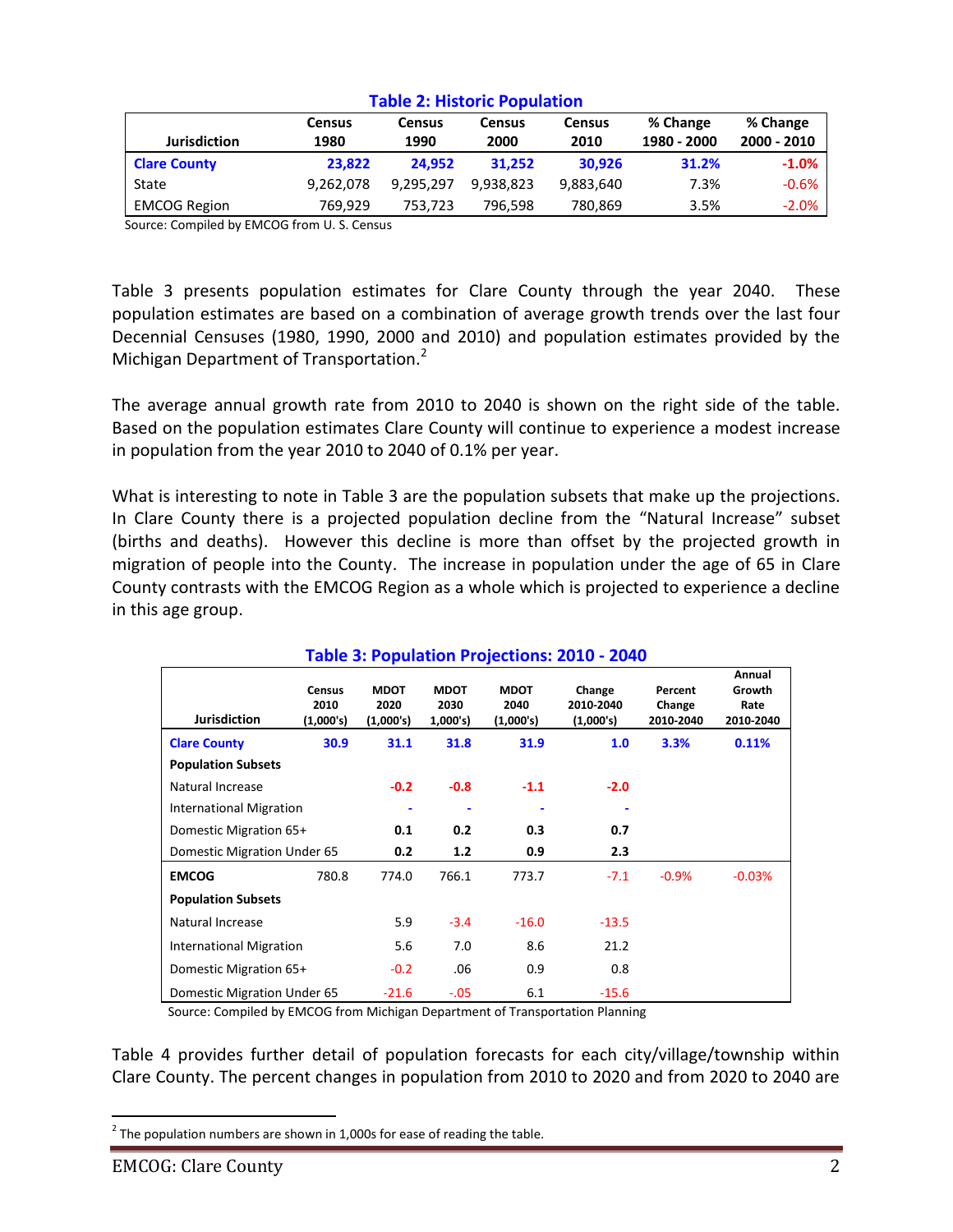shown on the right side of the table. Based on population estimates 13 out of the 19 local governments in Clare County will experience an increase in population from the 2010 Census to 2020. From 2020 to 2040 15 out of 19 will experience population growth throughout the County ranging from 0.5% (City of Clare) to 12.2% (Freeman Township). In contrast, the Village of Farwell, City of Harrison, Hayes Township and Surrey Township are forecast to lose population through the year 2040.

NOTE: for the purpose of transportation planning the population forecasts as provided by MDOT were done by Traffic Analysis Zone (TAZ) within Clare County. A TAZ boundary may include a city or village as well as a township. The Village of Farwell was embedded within a larger TAZ in the MDOT forecasts. EMCOG prepared forecasts for this city based on their 2010 Census population and using the same growth assumptions that were used by MDOT for the TAZ in which they are located. The resulting balance of the affected TAZ was adjusted accordingly in the following table.

|                         |               |             |             | <b>Percent</b> | <b>Percent</b> |
|-------------------------|---------------|-------------|-------------|----------------|----------------|
|                         | <b>Census</b> | <b>MDOT</b> | <b>MDOT</b> | <b>Change</b>  | <b>Change</b>  |
| <b>Local Unit</b>       | 2010          | 2020        | 2040        | 2010-2020      | 2020-2040      |
| Arthur Township         | 647           | 671         | 727         | 3.6%           | 8.4%           |
| Clare City              | 3,071         | 3,058       | 3,073       | $-0.4%$        | 0.5%           |
| <b>Farwell Village</b>  | 871           | 865         | 864         | $-0.7%$        | $-0.1%$        |
| Franklin Township       | 825           | 837         | 871         | 1.4%           | 4.1%           |
| Freeman Township        | 1,157         | 1,224       | 1,373       | 5.8%           | 12.2%          |
| Frost Township          | 1,047         | 1,055       | 1,086       | 0.8%           | 2.9%           |
| Garfield Township       | 1,882         | 1,884       | 1,914       | 0.1%           | 1.6%           |
| <b>Grant Township</b>   | 3,259         | 3,252       | 3,283       | $-0.2%$        | 0.9%           |
| Greenwood               |               |             |             |                |                |
| Township                | 1,041         | 1,055       | 1,097       | 1.3%           | 4.0%           |
| Hamilton Township       | 1,829         | 1,853       | 1,928       | 1.3%           | 4.0%           |
| <b>Harrison City</b>    | 2,114         | 2,097       | 2,093       | $-0.8%$        | $-0.2%$        |
| <b>Hatton Township</b>  | 933           | 969         | 1,053       | 3.8%           | 8.7%           |
| Hayes Township          | 4,675         | 4,630       | 4,605       | $-1.0%$        | $-0.6%$        |
| Lincoln Township        | 1,824         | 1,894       | 2,059       | 3.8%           | 8.7%           |
| <b>Redding Township</b> | 526           | 540         | 575         | 2.6%           | 6.5%           |
| Sheridan Township       | 1,575         | 1,599       | 1,669       | 1.5%           | 4.4%           |
| Summerfield             |               |             |             |                |                |
| Township                | 456           | 468         | 498         | 2.6%           | 6.4%           |
| Surrey Township         | 2,735         | 2,715       | 2,712       | $-0.7%$        | $-0.1%$        |
| Winterfield Township    | 459           | 466         | 487         | 1.6%           | 4.5%           |
| <b>Clare County</b>     | 30,926        | 31,132      | 31,969      | 0.7%           | 2.7%           |

# **Table 4: Clare County City, Village and Township Population Projections: 2010-2040**

Source: Compiled by EMCOG from Michigan Department of Transportation Planning;

MDOT Source: Institute for Research, Employment and the Economy, University of Michigan

Another element of population trends is the age of the population as it directly impacts availability of a workforce and the experience of the workforce and types of both public and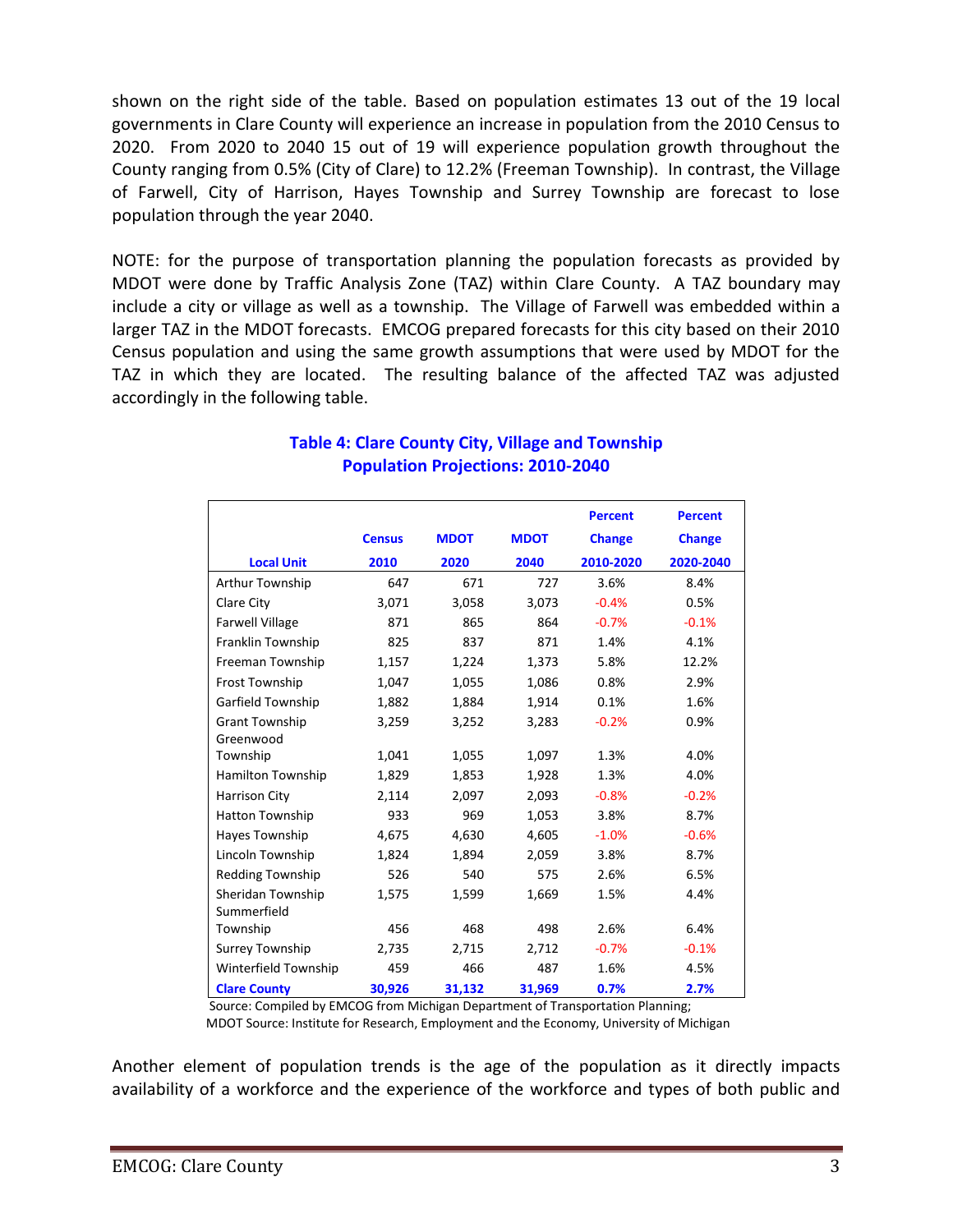private services needed by the population. Table 5 identifies the median age<sup>3</sup> for Clare County for 4 decennial censuses (1980, 1990, 2000 and 2010).

| <b>Table 5: Median Age 1980 - 2010</b> |                       |                       |                       |                       |                                  |                                  |  |  |
|----------------------------------------|-----------------------|-----------------------|-----------------------|-----------------------|----------------------------------|----------------------------------|--|--|
| <b>Jurisdiction</b>                    | <b>Census</b><br>1980 | <b>Census</b><br>1990 | <b>Census</b><br>2000 | <b>Census</b><br>2010 | Percent<br>Change<br>1980 - 2000 | Percent<br>Change<br>2000 - 2010 |  |  |
| <b>Clare County</b>                    | 33.7                  | 36.2                  | 40.5                  | 45.3                  | 20.2%                            | 11.9%                            |  |  |
| <b>EMCOG Region</b>                    | 28.8                  | 33.2                  | 37.2                  | 39.7                  | 29.2%                            | 6.7%                             |  |  |

Compiled by EMCOG from U.S. Census

Table 6 presents household (HH) estimates for the cities, villages and townships within Clare County through the year 2040. From 2010 to 2020 the number of households is projected to increase by 1.1% countywide compared to a lower projected increase in population of 0.7% indicating a slight shift to smaller household size. For the period 2020 to 2040 eight of the nineteen local units within the County are estimated to experience a decrease in the number of households ranging from a very slight -0.1% (Frost and Garfield Townships) to -2.4% (City of Harrison).

As noted earlier these estimates along with the population estimates in Tables 4 as well as the household estimates in Table 6 were developed by MDOT for transportation planning purposes and therefore were done by Traffic Analysis Zone (TAZ) within Clare County. A TAZ boundary may include a city or village as well as a township. The Village of Farwell was embedded within a larger TAZ in the MDOT forecasts. EMCOG prepared forecasts for this city based on their 2010 Census households and using the same growth assumptions that were used by MDOT for the TAZ in which they are located. The resulting balance of the affected TAZ was adjusted accordingly in the following table.

 $\overline{a}$ 3 The mid-point or the age at which 50% of the population is younger and 50% is older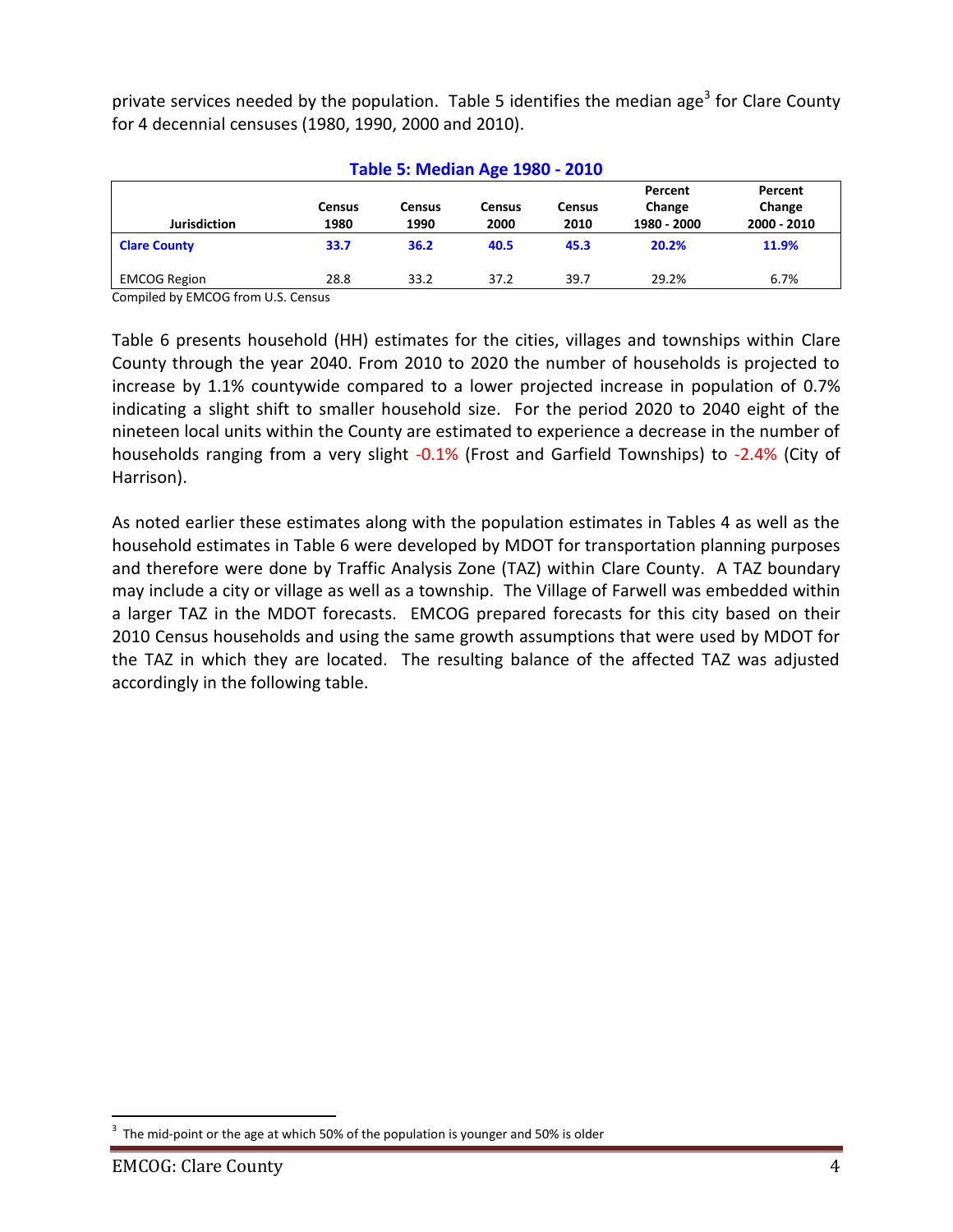|                          |           |        |           | <b>Percent</b> | <b>Percent</b> |
|--------------------------|-----------|--------|-----------|----------------|----------------|
|                          | <b>HH</b> | HH     | <b>HH</b> | <b>Change</b>  | <b>Change</b>  |
| <b>Local Unit</b>        | 2010      | 2020   | 2040      | 2010-2020      | 2020-2040      |
| Arthur Township          | 240       | 245    | 253       | 2.4%           | 3.1%           |
| Clare City               | 1,336     | 1,343  | 1,336     | 0.5%           | $-0.5%$        |
| <b>Farwell Village</b>   | 373       | 374    | 370       | 0.2%           | $-1.0%$        |
| Franklin Township        | 354       | 359    | 363       | 1.4%           | 1.2%           |
| Freeman Township         | 523       | 548    | 590       | 4.8%           | 7.6%           |
| <b>Frost Township</b>    | 472       | 475    | 475       | 0.7%           | $-0.1%$        |
| Garfield Township        | 797       | 803    | 802       | 0.7%           | $-0.1%$        |
| <b>Grant Township</b>    | 1,251     | 1,257  | 1,251     | 0.5%           | $-0.5%$        |
| Greenwood                |           |        |           |                |                |
| Township                 | 477       | 482    | 485       | 1.1%           | 0.6%           |
| <b>Hamilton Township</b> | 790       | 801    | 811       | 1.4%           | 1.2%           |
| Harrison City            | 913       | 909    | 887       | $-0.4%$        | $-2.4%$        |
| <b>Hatton Township</b>   | 363       | 376    | 397       | 3.7%           | 5.5%           |
| Hayes Township           | 1,972     | 1,965  | 1,922     | $-0.3%$        | $-2.2%$        |
| Lincoln Township         | 842       | 881    | 944       | 4.6%           | 7.2%           |
| <b>Redding Township</b>  | 224       | 229    | 236       | 2.3%           | 3.0%           |
| Sheridan Township        | 515       | 523    | 530       | 1.5%           | 1.4%           |
| Summerfield              |           |        |           |                |                |
| Township                 | 221       | 226    | 232       | 2.2%           | 2.7%           |
| Surrey Township          | 1,113     | 1,116  | 1,104     | 0.2%           | $-1.0%$        |
| Winterfield Township     | 190       | 193    | 196       | 1.6%           | 1.6%           |
| <b>Clare County</b>      | 12,966    | 13,105 | 13,184    | 1.1%           | 0.6%           |

### **Table 6: Clare County City, Village and Township Household Projections: 2010-2040**

 Source: Compiled by EMCOG from Michigan Department of Transportation Planning; MDOT Source: Institute for Research, Employment and the Economy, University of Michigan

### **EMPLOYMENT, JOBS AND SALES**

Economic activity and sustainability is reflected to a large degree by the number and types of jobs available. Labor force data indicate the extent to which people are able to find jobs, the rate at which they are dropping out of the labor force, and the percent of people unable to find work. "Labor Force" consists of those employed and those without a job but actively looking for one (unemployed). Those who are without a job and not looking for one and are no longer receiving unemployment compensation and services are not considered a part of the labor force.

Table 7 shows the 24-month average labor force and unemployment data for Clare County and the EMCOG Region, along with the State and National data, for the years 2011 and 2012. The County's unemployment rate of 13.0% is higher than the National, as well as the State and EMCOG rates.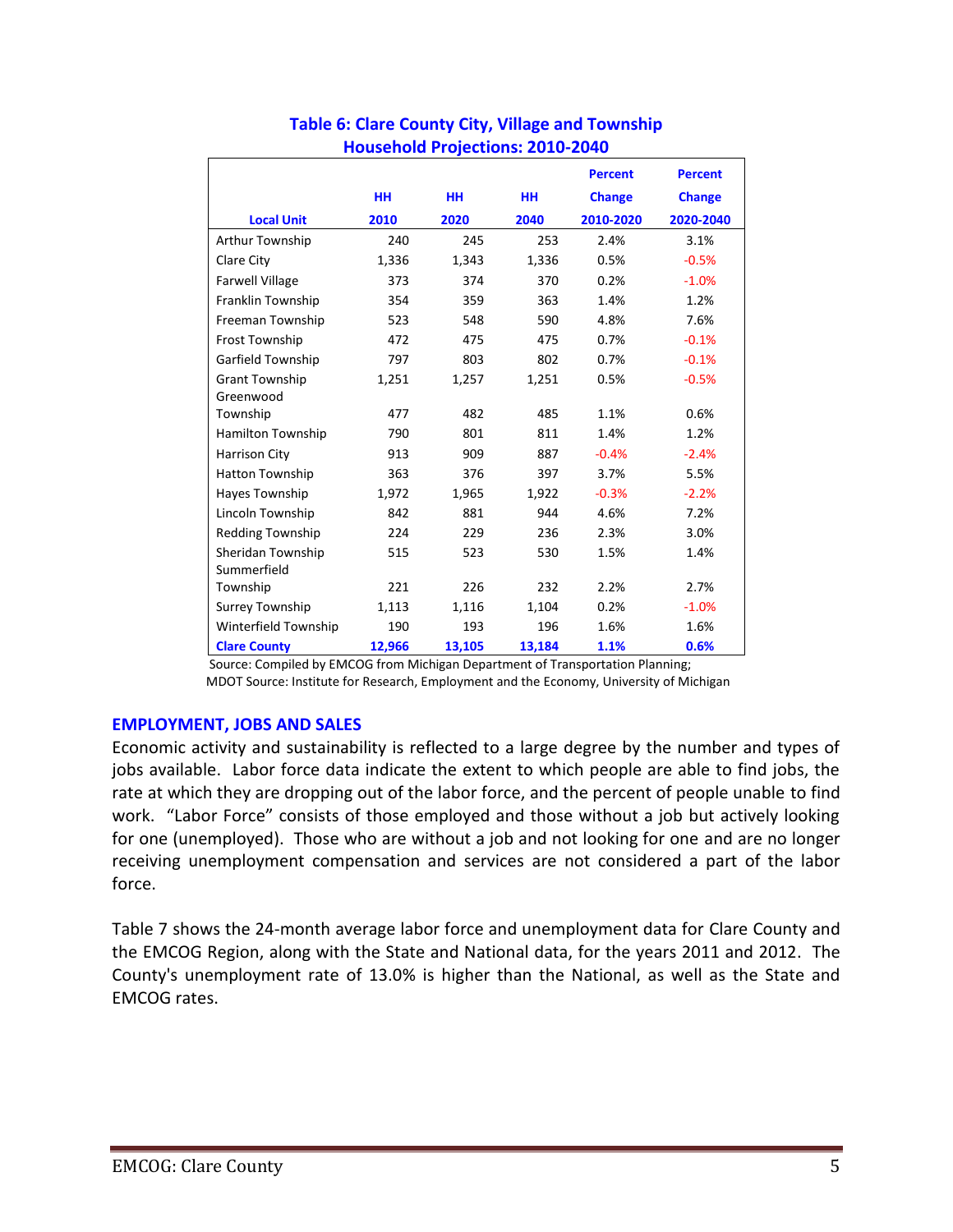| Jurisdiction        | <b>Total Labor Force</b> | <b>Total Employed</b> | <b>Total Unemployed</b> | 24 Month Average<br><b>Unemployment Rate</b> |
|---------------------|--------------------------|-----------------------|-------------------------|----------------------------------------------|
| <b>Clare County</b> | 11.936                   | 10.624                | 1,313                   | 11.0%                                        |
| National            | 154,329,000              | 141,769,500           | 12,559,500              | 8.1%                                         |
| State               | 4,650,500                | 4,249,000             | 402,000                 | 8.6%                                         |
| <b>EMCOG Region</b> | 356,608                  | 309,295               | 29,627                  | 8.3%                                         |

### **Table 7: 24-Month Labor Force and Unemployment**

Source: Compiled by EMCOG from Mich. Department of Labor Market Information 2011 – 2012, Data Explorer

The Clare County unemployment rate of 11.0% is lower than the County's 2010-2011 rate of 13.0%. The unemployment rate is a mathematical calculation of dividing the number of unemployed (those people within the system of looking for work) by the labor force. As noted above, those who are without a job and are no longer in the system for receipt of unemployment and services are not included in the calculation of the unemployment rate. Since 2010-2011 the labor force has decreased disproportionately to the increase in the number of employed and unemployed. There can be several reasons for the decreased labor force and decreased number of unemployed ranging from an out migration of workers to other areas of Michigan and the Nation for jobs to dropping out of the system as unemployment benefits end.

The following two tables show the working population in Clare County and where they work in relation to where they live.

Table 8 shows the impact of workers commuting into and out of Clare County as well as a subset for the City of Clare has on the daytime population. The 10,416 workers (defined as the amount of the resident population age 16 and older who were employed either full time or part time) who live within Clare County (regardless of the location of their employment) is compared to the 8,523 people who work within Clare County to derive an estimated daytime population. The result is that Clare County's resident population decreases by -6.1% when factoring in workers who commute to work from inside and outside of the county. Even though the overall county daytime population decreases due to the number of workers who commute outside of the county to work, data for the City of Clare show that many workers commute to the city to work with the daytime population estimated to increase by 77.2% within the city itself.

| <b>County/MCD</b><br>(a) | <b>Total</b><br><b>County/MCD</b><br><b>Resident</b><br><b>Population</b>                                                                                                               | <b>Total</b><br><b>Workers</b><br><b>Living in The</b><br><b>County/MCD</b> | <b>Total</b><br><b>Workers</b><br><b>Working in</b><br>the<br><b>County/MCD</b> | <b>Estimated</b><br><b>Daytime</b><br><b>Population</b><br>In the<br><b>County/MCD</b> | <b>Daytime</b><br><b>Population</b><br><b>Change Due</b><br>to<br><b>Commuting</b> | <b>Percent of</b><br><b>Daytime</b><br><b>Population</b><br><b>Change Due</b><br>to<br><b>Commuting</b> |  |  |
|--------------------------|-----------------------------------------------------------------------------------------------------------------------------------------------------------------------------------------|-----------------------------------------------------------------------------|---------------------------------------------------------------------------------|----------------------------------------------------------------------------------------|------------------------------------------------------------------------------------|---------------------------------------------------------------------------------------------------------|--|--|
| <b>Clare County</b>      | 31.162                                                                                                                                                                                  | 10,416                                                                      | 8.523                                                                           | 29.269                                                                                 | $-1.893$                                                                           | $-6.1%$                                                                                                 |  |  |
| City of Clare            | 3.103                                                                                                                                                                                   | 915                                                                         | 3,310                                                                           | 5,498                                                                                  | 2.395                                                                              | 77.2%                                                                                                   |  |  |
|                          | (a) MCD or Minor Civil Divisions are local unit of government with either 2,500 workers living in or 2,500 workers<br>working in. The City of Clare is the only MCD within Clare County |                                                                             |                                                                                 |                                                                                        |                                                                                    |                                                                                                         |  |  |

#### **Table 8: Commuter Adjusted Daytime Population Clare County**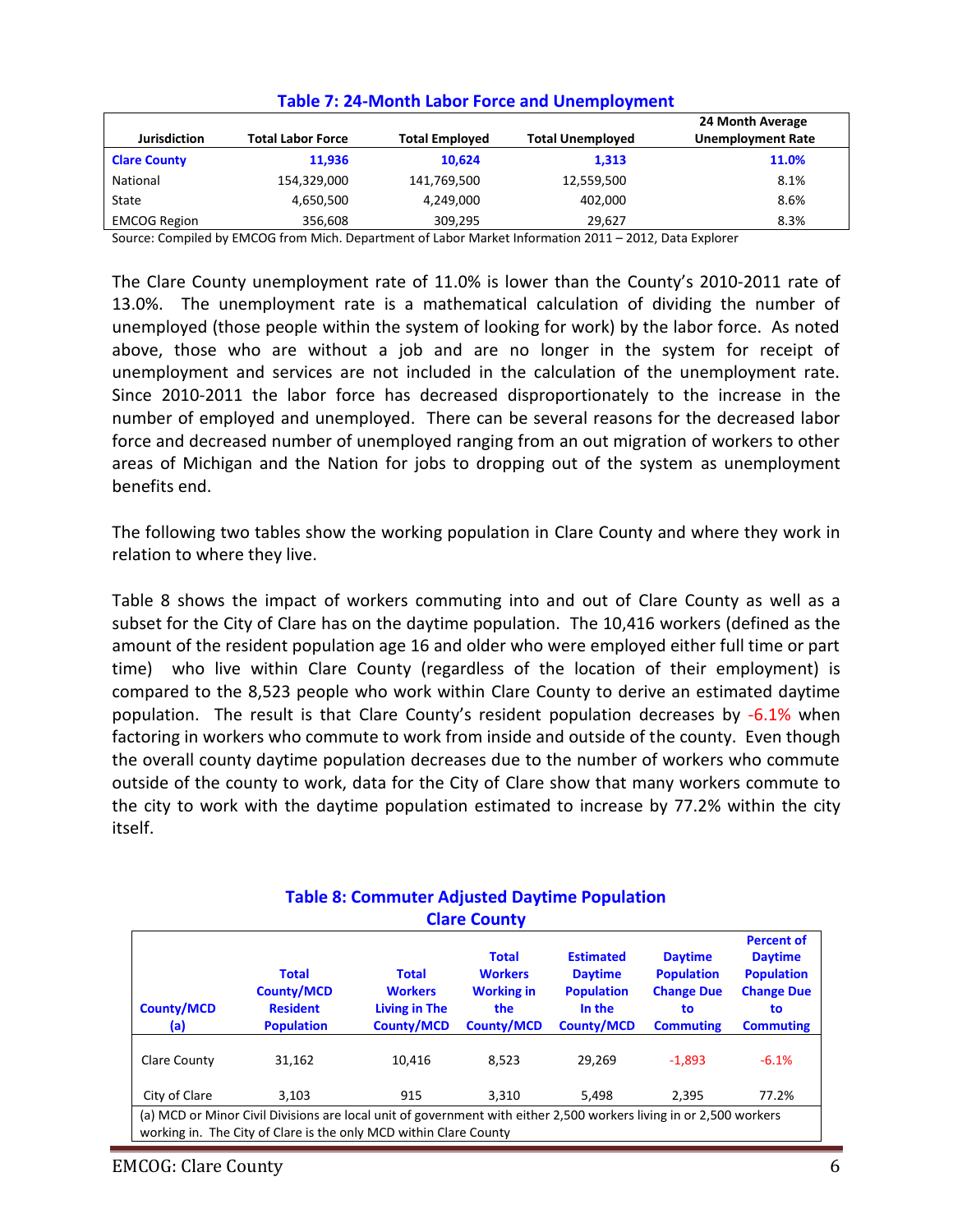Table 9 computes the Employment/Resident ratio by comparing the number of workers who both live and work within Clare County to the number of workers employed within the County. A subset of the total for Clare County is shown for the City of Clare. As shown below, there are fewer workers employed in Clare County (8,523) than total workers who reside in Clare County (10,416). Of the 10,416 working population living in the county, 6,049 actually work in the county. This equates to 58.1% of the workforce employed in Clare County. This is reflected in the countywide Employment/Resident ratio of 0.82 which indicates that Clare County exports workers living within the county to other counties. There could be many reasons for this which this data does not provide insight into. In contrast (and consistent with the data in Table 8) the City of Clare captures workers from outside of the city. Out of the 3,310 workers in the City of Clare 915 live within the City for an Employment/Resident ratio of 3.62.

## **Table 9: Labor Export/Import Analysis Clare County**

| <b>County/MCD</b><br>(a) | <b>Total</b><br><b>Workers</b><br><b>Working</b><br>in the<br><b>County/MCD</b>                                                                                                         | <b>Total</b><br><b>Workers</b><br><b>Living in The</b><br><b>County/MCD</b> | <b>Workers</b><br><b>Who Both</b><br>Live and<br><b>Work in the</b><br><b>County/MCD</b> | <b>Percent of</b><br><b>Workers</b><br><b>Who Both</b><br>Live and<br>Work in the<br><b>County/MCD</b> | Employment/<br><b>Resident</b><br>Ratio |  |  |  |
|--------------------------|-----------------------------------------------------------------------------------------------------------------------------------------------------------------------------------------|-----------------------------------------------------------------------------|------------------------------------------------------------------------------------------|--------------------------------------------------------------------------------------------------------|-----------------------------------------|--|--|--|
| Clare County             | 8.523                                                                                                                                                                                   | 10,416                                                                      | 6.049                                                                                    | 58.1%                                                                                                  | 0.82                                    |  |  |  |
| City of Clare            | 3.310                                                                                                                                                                                   | 915                                                                         | 491                                                                                      | 53.7%                                                                                                  | 3.62                                    |  |  |  |
|                          | (a) MCD or Minor Civil Divisions are local unit of government with either 2,500 workers living in or 2,500<br>workers working in. The City of Clare is the only MCD within Clare County |                                                                             |                                                                                          |                                                                                                        |                                         |  |  |  |

 Source: Compiled by EMCOG from U.S. 2006-2010 Census Bureau American Community Survey 5 Year Estimates

The next three tables focus on the types of business establishments in Clare County and the number of jobs these businesses provide. Table 10 includes some further information about the business establishments<sup>4</sup> that are included in Table 1 (see page 1). The data in Table 10 is broken down into the following business sectors:

**Non-Commercial Sectors** are educational institutions, post offices, government agencies, and other nonprofit organizations.

**Non-Resident Sectors** are businesses that are located in the Region but whose headquarters are located in a different state. Note: Residents have more influence on job creation than establishments headquartered outside of the state.

**Resident Sectors** are either stand-alone businesses in the region or businesses with headquarters in either the County **or** in the state of Michigan.

Non-commercial sectors make up 7% of the businesses in Clare County. Less than 2% of the businesses fall into the non-resident sector. The majority of businesses (92%) are in the resident sector. Data for EMCOG as a whole is also included in Table 10.

 $\overline{a}$  $<sup>4</sup>$  An establishment is defined as an economic unit that produces goods or services at a single physical location.</sup>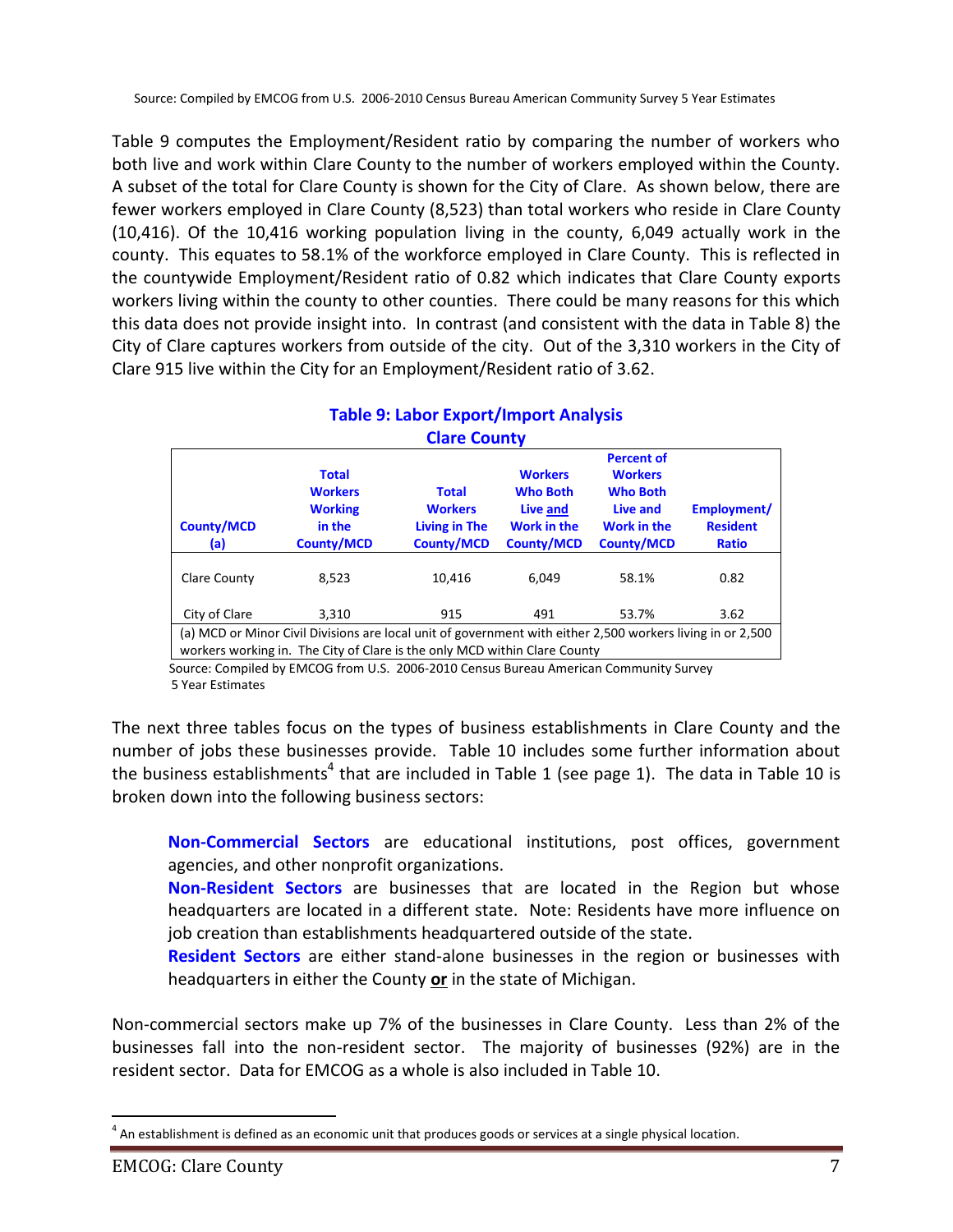| Jurisdiction              | <b>Total</b> | <b>Non-Commercial</b> | <b>Non-Resident</b> | <b>Resident</b> |
|---------------------------|--------------|-----------------------|---------------------|-----------------|
| <b>Clare County</b>       | 2,076        | 143                   | 34                  | 1,899           |
| <b>EMCOG Region</b>       | 53.338       | 3.723                 | 1.668               | 47.947          |
| .<br>$-0.00000$<br>$\sim$ | $\cdots$     |                       |                     |                 |

#### **Table 10: Business Establishments By Sector**

Source: Compiled by EMCOG fro[m www.youreconomy.org](http://www.youreconomy.org/) 2009 data.

Table 11 provides a different perspective of the resident sector data from Table 10 (i.e., the businesses that are headquartered either within the county or the state). The resident sector businesses are further broken down into the following business stages:

**Self-employed** (1 employee) consists of small-scale business activity that can be conducted in homes (i.e., cottage establishments) as well as sole proprietorships.

**Stage 1 (2-9 employees)** includes partnerships, lifestyle businesses and startups. Stage 1 companies are generally focused on defining a market, developing a product or service, obtaining capital and finding customers.

**Stage 2 (10-99 employees)** are typically at a phase where the company has a proven product, and survival is no longer a daily concern. Stage 2 companies generally begin to develop infrastructure and standardize operational systems. Company leaders delegate more and wear fewer hats.

**Stage 3 (100-499 employees**) companies are typically at an expansion stage as a company broadens its geographic reach, adds new products and pursues new markets. Stage 3 companies introduce formal processes and procedures, and the founder is less involved in daily operations and more concerned with managing the business culture and change.

**Stage 4 (500+ employees**) companies are typically at the point of dominating their industry and are focused on maintaining and defending their marketing position. Key objectives at this stage are controlling expenses, productivity, globalization and managing market niches.

These stages help to define the needs of businesses to support their growth which can help Clare County and the EMCOG Region to better leverage resources. Regardless of their industry sector, companies in the same developmental stage experience similar challenges. Also, as companies move through these stages, not only do their internal needs change but their external needs such as what services they need from the community, also change.

The data in Table 11 shows that 92% of the resident sector businesses in Clare County are either self-employed or Stage 1 businesses. The balance of the resident businesses are Stage 2 businesses (8%), with less than 1% being Stage 3 businesses (100 -499 employees).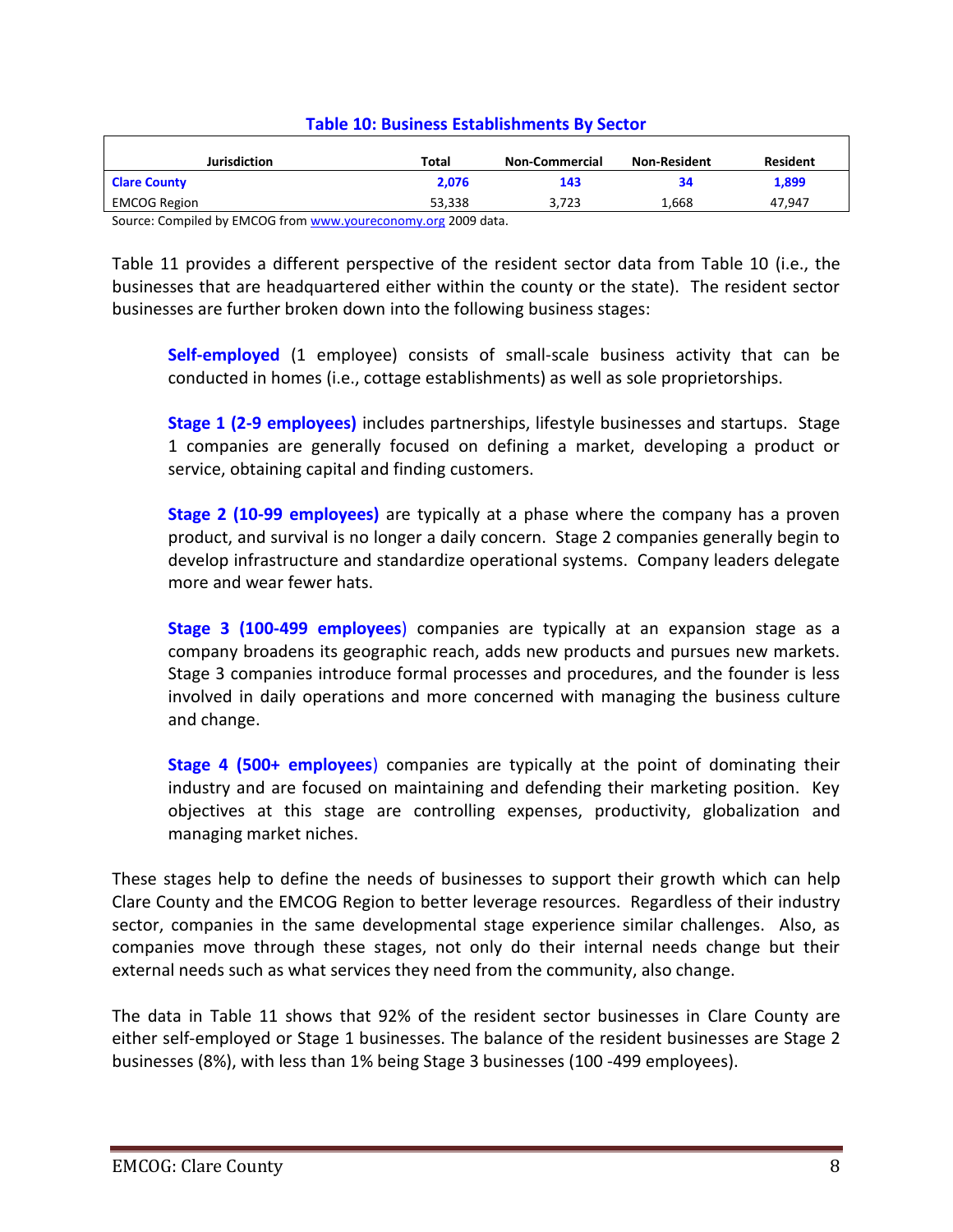| <b>Jurisdiction</b> | Self<br><b>Employed</b> | Stage 1<br>2-9 employees | Stage 2<br>10-99 employees | Stage 3<br>100-499 employees | Stage 4<br>500+ employees |
|---------------------|-------------------------|--------------------------|----------------------------|------------------------------|---------------------------|
| <b>Clare County</b> | 741                     | 1,001                    | 150                        |                              | 0                         |
| <b>EMCOG Region</b> | 18,858                  | 25,040                   | 3,800                      | 223                          | 26                        |

### **Table 11: Resident Sector Businesses by Stage**

Source: Compiled by EMCOG fro[m www.youreconomy.org](http://www.youreconomy.org/) 2009 data

The previous two tables (10 and 11) focus on the number of business establishments by sector and by stage for the dominant Resident Sector. The following two tables focus on the jobs that these business sectors and stages provide.

Table 12 shows the allocation of jobs by business sector (i.e., non-commercial, non-resident and resident) in Clare County and for the EMCOG Region as a whole. The data is consistent with the findings in Table 6: the majority of jobs within Clare County are in the resident sector (78%). The smallest portion of jobs (7.8%) is associated with businesses in the non-resident sector (i.e., headquartered out of state).

### **Table 12: Resident Jobs By Business Sector**

|                                                              | Total   | Jobs                  | Jobs                | Jobs            |  |  |
|--------------------------------------------------------------|---------|-----------------------|---------------------|-----------------|--|--|
| Local                                                        | Jobs    | <b>Non-Commercial</b> | <b>Non-Resident</b> | <b>Resident</b> |  |  |
| <b>Clare County</b>                                          | 10.214  | 1,412                 | 794                 | 8,008           |  |  |
| <b>EMCOG Region</b>                                          | 349.831 | 59.136                | 44.101              | 246.594         |  |  |
| Source: Compiled by EMCOC from www.vouroconomy.org 2009 data |         |                       |                     |                 |  |  |

Source: Compiled by EMCOG fro[m www.youreconomy.org](http://www.youreconomy.org/) 2009 data

In Table 13 the resident sector jobs are further broken down by business stage (see the text for Table 11 for an explanation of Business Stages).

The majority of jobs from resident businesses in Clare County are at Stage 1 and Stage 2 companies (nearly 77% combined) while 14% of jobs are from Stage 3 businesses (with 100+ employees). Over 9% of jobs are through self employment.

### **Table 13: Resident Business Jobs By Stage**

| <b>Jurisdiction</b> | Self Employed<br>Jobs | Stage 1 Jobs<br>2-9 employees | Stage 2 Jobs<br>10-99 employees | Stage 3 Jobs<br>100-499 employees | Stage 4 Jobs<br>500+ employees |
|---------------------|-----------------------|-------------------------------|---------------------------------|-----------------------------------|--------------------------------|
| <b>Clare County</b> | 741                   | 3.017                         | 3,125                           | 1,125                             |                                |
| <b>EMCOG Region</b> | 18,858                | 77.210                        | 87,808                          | 39,893                            | 22.825                         |

Source: Compiled by EMCOG from youreconomy.org 2009 data

The next two tables (14 and 15) show the annual sales (2009) by business type in Clare County. Table 14 identifies sales by business sector. Resident Businesses make up 92% of businesses (see Table 10) and generate 82% of sales within Clare County.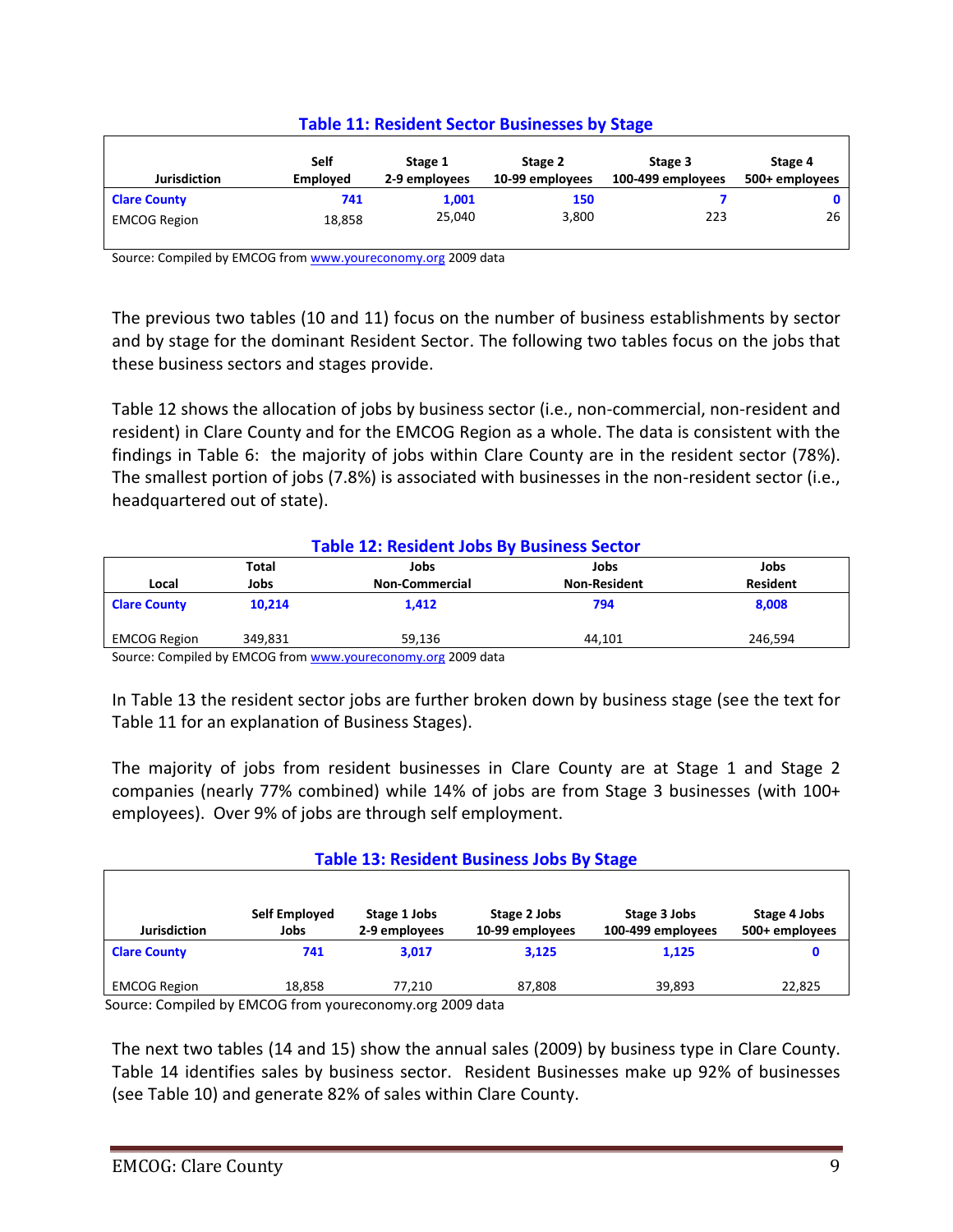| <b>Table 14: Sales by Business Sector</b> |                                          |                                                   |                                                 |                                             |  |  |
|-------------------------------------------|------------------------------------------|---------------------------------------------------|-------------------------------------------------|---------------------------------------------|--|--|
| Local                                     | <b>Total</b><br><b>Sales</b><br>(1,000s) | <b>Sales</b><br><b>Non-Commercial</b><br>(1,000s) | <b>Sales</b><br><b>Non-Resident</b><br>(1,000s) | <b>Sales</b><br><b>Resident</b><br>(1,000s) |  |  |
| <b>Clare County</b>                       | 937,098.3                                | 58,412.9                                          | 108,179.9                                       | 770,505.5                                   |  |  |
| <b>EMCOG Region</b>                       | 37,113,736.1                             | 2,596,650.7                                       | 6,846,775.5                                     | 27,670,309.9                                |  |  |

Source: Compiled by EMCOG from www.youreconomy.org 2009 data

In Table 15 the Resident Business sector sales are broken down by Stage. Stage 2 businesses make up 44.4% of sales within Clare County. The Self-Employed and Stage 1 businesses make up an impressive 39.5% of all sales. These numbers demonstrate the importance of the selfemployed and smaller businesses (less than 10 employees) to the County's economy.

#### **Table 15: Resident Sales by Stage**

| <b>Jurisdiction</b> | Self Employed<br><b>Sales</b><br>(1,000s) | <b>Stage 1 Sales</b><br>(1,000s)<br>2-9 employees | <b>Stage 2 Sales</b><br>(1,000s)<br>10-99 employees | Stage 3 Sales<br>(1,000s)<br>100-499 employees | <b>Stage 4 Sales</b><br>(1,000s)<br>500+ employees |
|---------------------|-------------------------------------------|---------------------------------------------------|-----------------------------------------------------|------------------------------------------------|----------------------------------------------------|
| <b>Clare County</b> | 52,885.0                                  | 251,145.9                                         | 342,284.7                                           | 124,189.8                                      | 0.0                                                |
| <b>EMCOG Region</b> | 1,352,333.2                               | 6,893,406.6                                       | 10,550,013.8                                        | 5,476,659.6                                    | 3,397,897.7                                        |

Source: Compiled by EMCOG from www.youreconomy.org 2009 data

Table 16 demonstrates how businesses in Clare County have fared regarding their sales during the initial economic downturn from 2006 through 2009 by showing the percent change in sales during this three year period. The numbers are red (negative) for the larger Stage 2 and 3 businesses indicating a reduction in sales. However the smaller businesses actually experienced an increase in sales in spite of the economic downturn*. Overall Clare County's Self-Employed businesses experienced growth in sales of 8.4% over the 3 years. Stage 1 businesses experienced only a very slight drop in sales of -0.3% over the same 4 year time frame, which again illustrates the importance of the self- employed and smaller businesses to the sustainability of the County's economy.*

### **Table 16: Percent Change from 2006-2009: Resident Sales by Stage**

| Jurisdiction        | Self Employed<br><b>Sales</b> | Stage 1 Sales<br>2-9 employees | <b>Stage 2 Sales</b><br>10-99 employees | Stage 3 Sales<br>100-499 employees | <b>Stage 4 Sales</b><br>500+ employees |
|---------------------|-------------------------------|--------------------------------|-----------------------------------------|------------------------------------|----------------------------------------|
| <b>Clare County</b> | 8.4%                          | $-0.3%$                        | $-7.0\%$                                | $-27.4%$                           | N/A                                    |
| <b>EMCOG Region</b> | $-0.3%$                       | $-1.1%$                        | $-10.1%$                                | $-21.9%$                           | $-21.0%$                               |

Source: Compiled by EMCOG from youreconomy.org 2009 data

Tables 17 through 19 present business establishment data for openings and closures; expansions and downsizing; and movement of businesses in and out of Clare County during the period 2006 – 2009.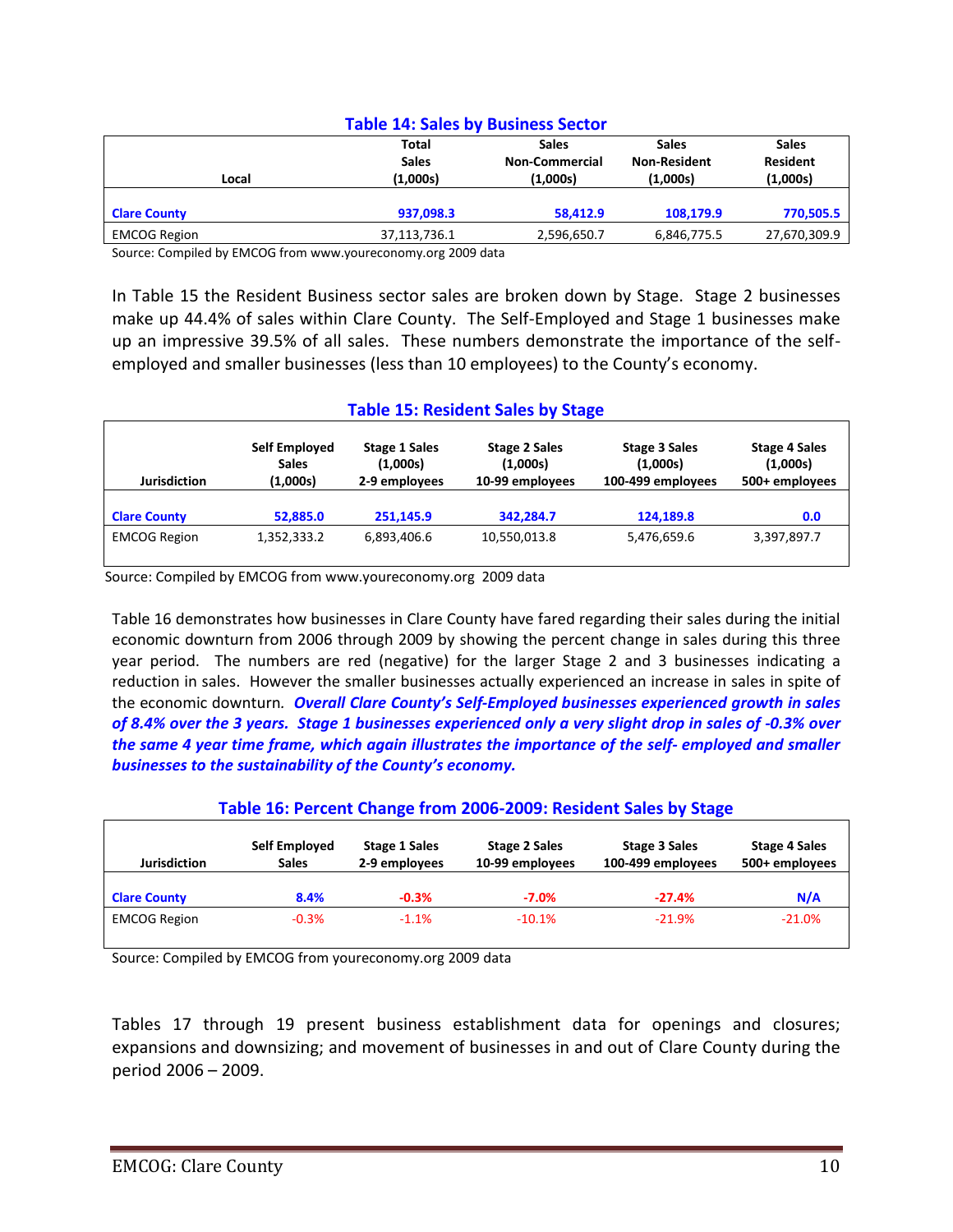Table 17 presents the number of establishments that opened and closed from 2006 through 2009 and calculates the net increase of establishments.

Within Clare County 587 business establishments opened and 462 closed. The closed establishments equal 79% of the opened establishments, resulting in a net gain of 21% opened establishments. In other words, for every 1 establishment that opened in Clare County 0.8 establishments closed. The County's experience is better than the experience of the EMCOG Region and the State as a whole which both experienced close to a 1 to 1 ratio.

| Table 17: Establishments Opened and Closed 2006 - 2009 |                     |                            |                                |                                           |  |
|--------------------------------------------------------|---------------------|----------------------------|--------------------------------|-------------------------------------------|--|
| <b>Jurisdiction</b>                                    | Opened<br>2006-2009 | <b>Closed</b><br>2006-2009 | <b>Net Opened</b><br>2006-2009 | <b>Net Percent</b><br>Opened<br>2006-2009 |  |
| <b>Clare County</b>                                    | 587                 | $-462$                     | 125                            | 21%                                       |  |
| State of Michigan                                      | 213.007             | $-201,869$                 | 11,138                         | 5%                                        |  |
| <b>EMCOG Region</b>                                    | 13,038              | $-12,621$                  | 417                            | 3%                                        |  |

Source: Compiled by EMCOG from www.youreconomy.org

Establishments: non commercial, non resident, resident

Net Opened = the difference between openings and closings of establishments

Table 18 presents the number of establishments that either expanded (i.e., increased jobs) or contracted (i.e., downsized/reduced the labor force) from 2006 through 2009, and calculates the net increase of business expansions.

Within Clare County 150 business establishments expanded while 65 contracted during 2006 – 2009. The contracted (downsized) establishments equal 43% of the expanded establishments resulting in a net gain of 57% of expanded establishments. In other words, for every 1 establishment that expanded in Clare County, 0.4 establishments contracted or downsized. The EMCOG Region experienced 0.5 business contractions per 1 business expansion and the State experienced 0.4 businesses contractions per 1 business expansion.

### **Table 18: Establishments Expanded or Contracted 2006 - 2009**

|                     |           |            |                     | <b>Net Percent</b> |
|---------------------|-----------|------------|---------------------|--------------------|
|                     | Expanded  | Contracted | <b>Net Expanded</b> | Expanded           |
| <b>Jurisdiction</b> | 2006-2009 | 2006-2009  | 2006-2009           | 2006-2009          |
| <b>Clare County</b> | 150       | -65        | 85                  | 57%                |
| State of Michigan   | 58,800    | $-25.818$  | 32,982              | 56%                |
| <b>EMCOG Region</b> | 3.718     | $-1.949$   | 1,769               | 48%                |

Source: Compiled by EMCOG from www.youreconomy.org

Establishments: non commercial, non resident, resident

Net Expanded = the difference between establishments that increased jobs and those that downsized.

Table 19 shows a different data set for business activity during the 2006 – 2009 timeframe: the number of establishments that either moved in or out of Clare County.

Within Clare County 34 business establishments moved in and 33 moved out during 2006 -2009 for a net gain of 1 business establishment. In other words, for every 1 business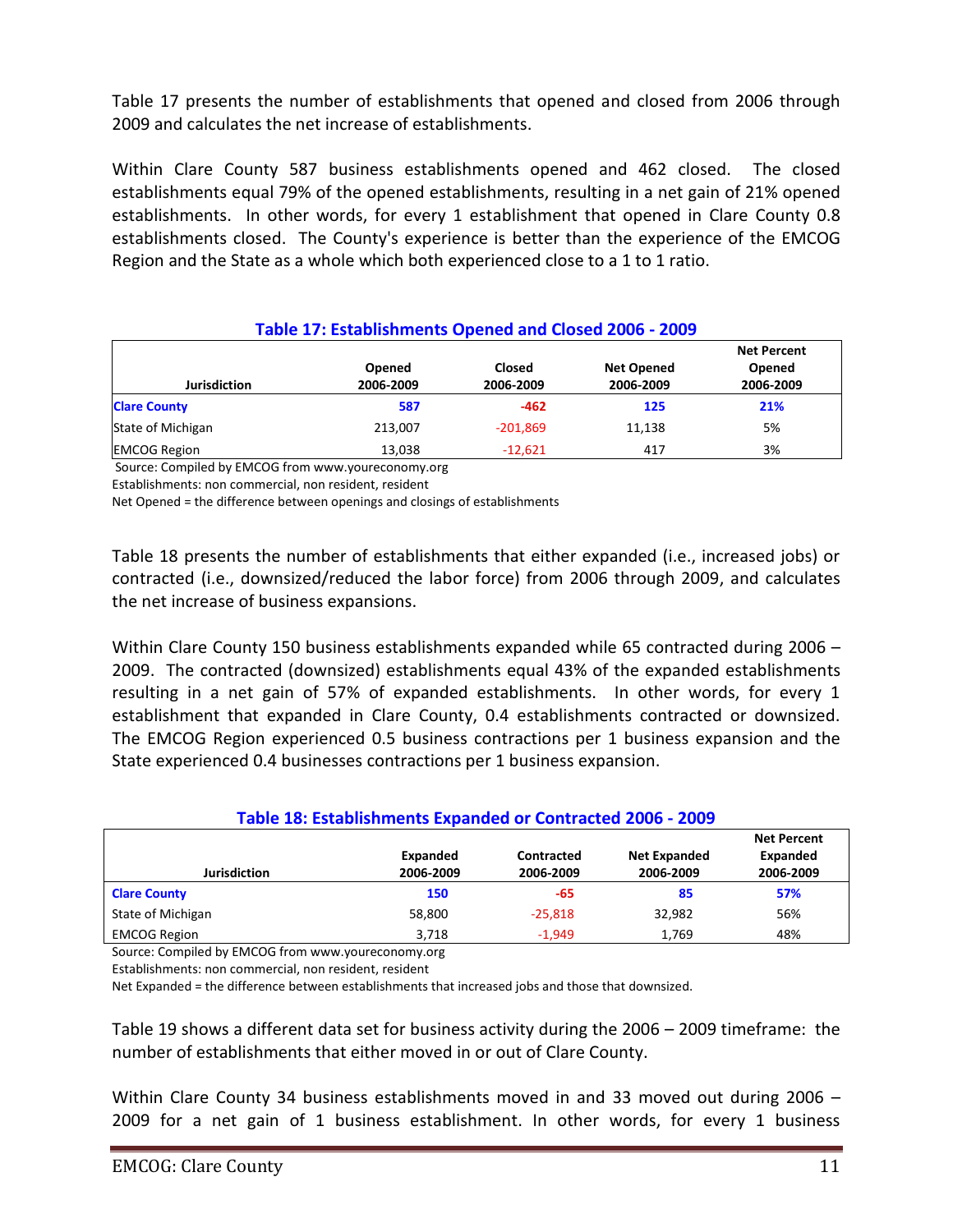establishment that moved into the County 1 moved out. The County's experience is similar to the EMCOG Region. Both Clare County and the Region fared much better than the State experience of 1.7 business establishments moving out for every one moving in.

| Table 19: Establishments Moving Into and Out of the Area 2006 - 2009 |                      |                       |                          |                                         |  |
|----------------------------------------------------------------------|----------------------|-----------------------|--------------------------|-----------------------------------------|--|
| <b>Jurisdiction</b>                                                  | Move In<br>2006-2009 | Move Out<br>2006-2009 | Net Move In<br>2006-2009 | <b>Net Percent Move In</b><br>2006-2009 |  |
| <b>Clare County</b>                                                  | 34                   | $-33$                 |                          | 3%                                      |  |
| State of Michigan                                                    | 1,687                | $-2.927$              | $-1.240$                 | $-74%$                                  |  |
| <b>EMCOG Region</b>                                                  | 618                  | $-702$                | -84                      | $-14%$                                  |  |

Source: Compiled by EMCOG from www.youreconomy.org

Establishments: non commercial, non resident, resident

Net Moved In = the difference between establishments that moved in and those that moved out.

Tables 20 through 22 present the **job impact** of business establishment activity regarding openings and closures; expansions and downsizing; and moving in and out of the area (from Tables 17 through 19)

Table 20 shows the number of jobs impacted by the opening and closing of business establishments from 2006 through 2009 (from Table 17) and calculates the net increase of jobs.

Within Clare County 1,057 jobs were created due to opened business establishments and 1,517 jobs were lost due to business closures. The job losses due to closures equal 144% of the jobs created resulting in a net loss of 44% of the opened establishment jobs. In other words, for every 1 job gained by a business opening, 1.4 jobs were lost due to business closures. Clare County's experience of net job loss is greater than the experience for EMCOG (2.2 jobs lost for every 1 job gained) and the State as a whole (2.1 jobs lost for every 1 job gained) during the same time period.

| <b>Net Percent</b><br><b>Opened Jobs</b><br><b>Closed Jobs</b><br><b>Opened Jobs</b><br><b>Net Opened Jobs</b><br><b>Jurisdiction</b><br>2006-2009<br>2006-2009<br>2006-2009<br>2006-2009 |         |              |            |         |  |
|-------------------------------------------------------------------------------------------------------------------------------------------------------------------------------------------|---------|--------------|------------|---------|--|
|                                                                                                                                                                                           |         |              |            |         |  |
| <b>Clare County</b>                                                                                                                                                                       | 1,057   | $-1.517$     | -460       | $-44%$  |  |
| State of Michigan                                                                                                                                                                         | 551,322 | $-1,138,029$ | $-586.707$ | $-106%$ |  |
| <b>EMCOG Region</b>                                                                                                                                                                       | 28.168  | $-62.488$    | $-34.320$  | $-122%$ |  |

**Table 20: Jobs Impacted By Opening and Closing Establishments 2006 - 2009**

Source: Compiled by EMCOG from www.youreconomy.org

Establishments: non commercial, non resident, resident

Net Opened Jobs = the difference between jobs created from opened establishments and jobs lost due to closures.

Table 21 shows the number of jobs impacted by the expansion and contraction (downsizing) of business establishments from 2006 through 2009.

Within Clare County 341 jobs were created due to expansion of business establishments while 487 jobs were lost due to business downsizing. The job losses equal 143% of the jobs created, resulting in a net increase of 43% of the expanded establishment jobs. In other words, for every 1 job created 1.43 jobs were lost. The County's experience is far worse than for the EMCOG Region (0.46 jobs lost for every 1 job created). The EMCOG Region fared better than the State (0.6 jobs lost for every 1 job created).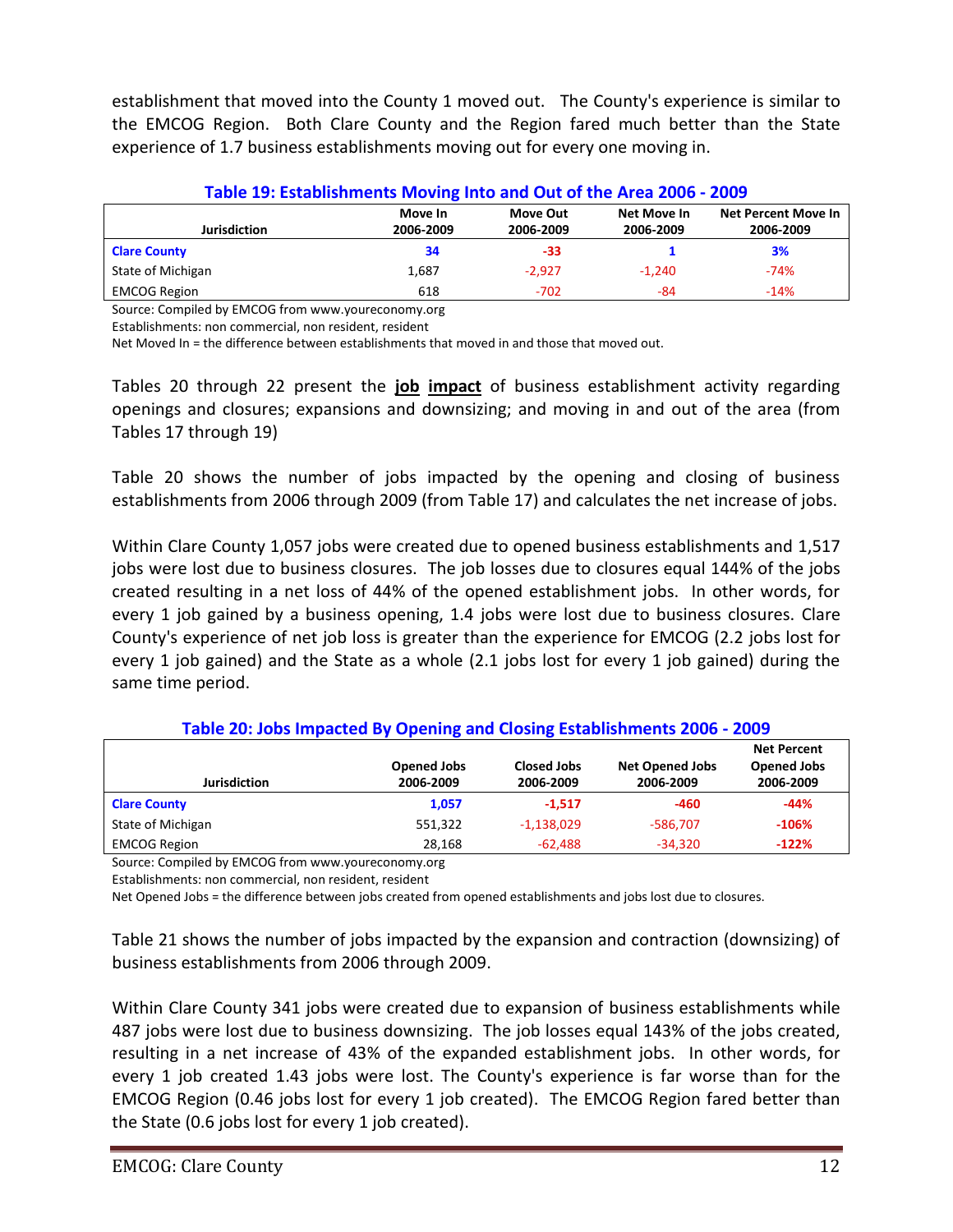|                     | <u> ZUUD - ZUUY</u>  |                             |                      |                                  |  |  |  |
|---------------------|----------------------|-----------------------------|----------------------|----------------------------------|--|--|--|
|                     |                      | <b>Net</b>                  |                      |                                  |  |  |  |
|                     | <b>Expanded Jobs</b> | Contracted (downsized) Jobs | <b>Expanded Jobs</b> | <b>Net Percent Expanded Jobs</b> |  |  |  |
| <b>Jurisdiction</b> | 2006-2009            | 2006-2009                   | 2006-2009            | 2006-2009                        |  |  |  |
| <b>Clare County</b> | 341                  | -487                        | $-146$               | $-43%$                           |  |  |  |
| State of Michigan   | 437,688              | $-246,613$                  | 191,075              | 44%                              |  |  |  |
| <b>EMCOG Region</b> | 22,383               | $-10,196$                   | 12,187               | 54%                              |  |  |  |

### **Table 21: Job Impact of Establishment Expansions and Contractions (downsizing) 2006 - 2009**

Source: Compiled by EMCOG from www.youreconomy.org

Establishments: non commercial, non resident, resident

Net Expanded Jobs = the difference between jobs impacted by expansion and downsizing of establishments

Table 22 shows the impact that the number of establishments either moving in or out of the County had on jobs during 2006 – 2009.

Within Clare County 112 jobs were created by business establishments moving in. At the same time 134 jobs were lost by businesses moving out. In other words, for every 1 job created due to a business moving in to the County, 1.2 jobs were lost due to a businesses moving out. The County's experience of net job loss is slightly more than both EMCOG and the State which experienced about 1 job lost for every 1 job created during the same time period.

### **Table 22: Jobs Impacted By Establishments Moving In and Out of the Region 2006 - 2009**

| Jurisdiction        | Move In Jobs<br>2006-2009 | Move Out Jobs<br>2006-2009 | Net Move In Jobs<br>2006-2009 | <b>Net Percent</b><br>Move In Jobs<br>2006-2009 |
|---------------------|---------------------------|----------------------------|-------------------------------|-------------------------------------------------|
| <b>Clare County</b> | 112                       | $-134$                     | $-22$                         | $-20%$                                          |
| State of Michigan   | 26,734                    | $-26.727$                  |                               | 0%                                              |
| <b>EMCOG Region</b> | 2.806                     | $-3.063$                   | $-257$                        | $-9%$                                           |

Source: Compiled by EMCOG from www.youreconomy.org

Establishments: non commercial, non resident, resident

Net Move In Jobs = the difference between jobs from business moving in and out of the region.

The next set of tables shows employment forecasts for the following occupational categories:

Table 23: Manufacturing Table 24: Other Basic (farm, forestry/fish/agriculture and mining) Table 25: Retail Table 26: Wholesale Table 27: Other (utilities, construction, transport, warehouse, information, finance, insurance, real estate, government) Table 28: Services Table 29: Total for All Categories

The forecasts are for the thirty-year period 2010 to 2040. Each Table shows growth rates by type of occupation. Employment within Clare County is forecast to increase by 17.5% within the 30 year period 2010–2040 compared to a 10.7% increase within the EMCOG Region and a 13.6% increase Statewide. There are two occupational sectors that are forecast for growth in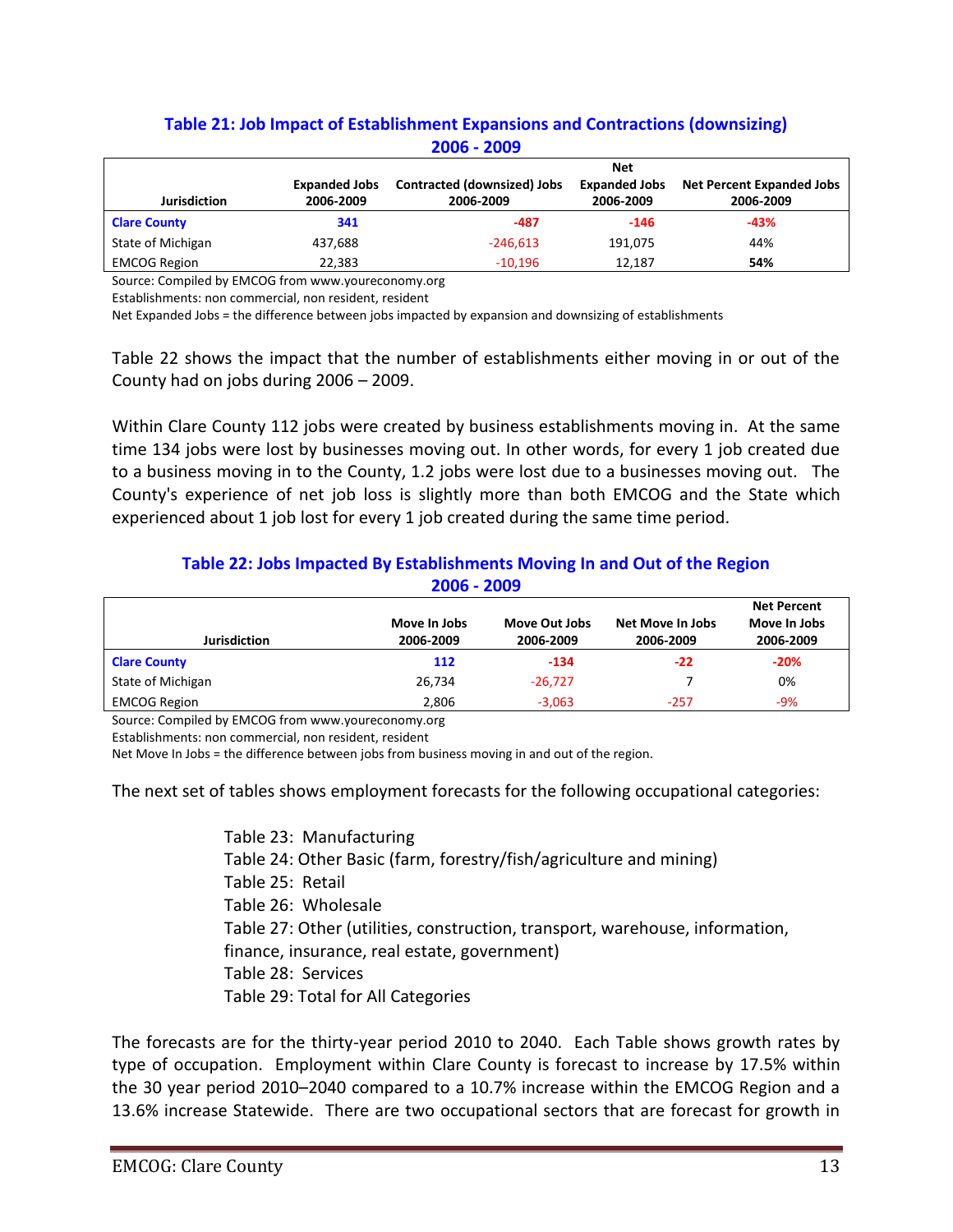Clare County from 2010 to 2020 and also 2020 to 2040: "Services at 12.3% (2020) and another 19.3% (2040) and "Other" at 9.5% (2020) and another 9.3% (2040). All other occupational sectors are forecast to decrease in employment in Clare County from 2010 to 2040.

#### **Table 23: Occupational Employment Forecasts 2010 - 2040 MANUFACTURING**

|                     |         |         |         | <b>Percent</b><br><b>Change</b> | <b>Percent</b><br><b>Change</b> |
|---------------------|---------|---------|---------|---------------------------------|---------------------------------|
| <b>Jurisdiction</b> | 2010    | 2020    | 2040    | 2010-2020                       | 2020-2040                       |
| Michigan            | 503,751 | 499,375 | 450,679 | $-0.9%$                         | $-9.8%$                         |
| <b>EMCOG Region</b> | 33,223  | 32,310  | 28.946  | $-2.7%$                         | $-10.4%$                        |
| <b>Clare County</b> | 904     | 904     | 892     | $-0.0%$                         | $-1.4%$                         |

Source: Compiled by EMCOG from MDOT Planning; MDOT Source: Institute for Research, Employment and the Economy, University of Michigan, 2013

### **Table 24: Occupational Employment Forecasts 2010 - 2040 OTHER BASIC**

|                     |        |        |        | <b>Percent</b> | <b>Percent</b> |
|---------------------|--------|--------|--------|----------------|----------------|
|                     |        |        |        | <b>Change</b>  | <b>Change</b>  |
| <b>Jurisdiction</b> | 2010   | 2020   | 2040   | 2010-2020      | 2020-2040      |
| Michigan            | 97,511 | 90.828 | 82,498 | $-6.9%$        | $-9.2%$        |
| <b>EMCOG Region</b> | 15,963 | 14,698 | 13,137 | $-7.9%$        | $-10.6%$       |
| <b>Clare County</b> | 640    | 587    | 506    | $-8.2%$        | $-13.8%$       |

Source: Compiled by EMCOG from MDOT Planning; MDOT Source: Institute for Research, Employment and the Economy, University of Michigan, 2013

#### **Table 25: Occupational Employment Forecasts 2010 - 2040 RETAIL**

|                     |         |         |         | <b>Percent</b> | <b>Percent</b> |
|---------------------|---------|---------|---------|----------------|----------------|
|                     |         |         |         | <b>Change</b>  | <b>Change</b>  |
| <b>Jurisdiction</b> | 2010    | 2020    | 2040    | 2010-2020      | 2020-2040      |
| Michigan            | 541,315 | 511,317 | 495,708 | $-5.5%$        | $-3.1%$        |
| <b>EMCOG Region</b> | 44.768  | 42.029  | 40.202  | $-6.1%$        | $-4.3%$        |
| <b>Clare County</b> | 1,671   | 1,603   | 1,600   | $-4.0%$        | $-0.2%$        |

Source: Compiled by EMCOG from MDOT Planning; MDOT Source: Institute for Research, Employment and the Economy, University of Michigan, 2013

#### **Table 26: Occupational Employment Forecasts 2010 - 2040 WHOLESALE**

|                     |         |         |         | <b>Percent</b><br><b>Change</b> | <b>Percent</b><br><b>Change</b> |
|---------------------|---------|---------|---------|---------------------------------|---------------------------------|
| <b>Jurisdiction</b> | 2010    | 2020    | 2040    | 2010-2020                       | 2020-2040                       |
| Michigan            | 166,559 | 162,998 | 154,786 | $-2.1%$                         | $-5.0%$                         |
| <b>EMCOG Region</b> | 8.607   | 8,169   | 7.638   | $-5.1%$                         | $-6.5%$                         |
| <b>Clare County</b> | 249     | 248     | 245     | $-0.5%$                         | $-1.2%$                         |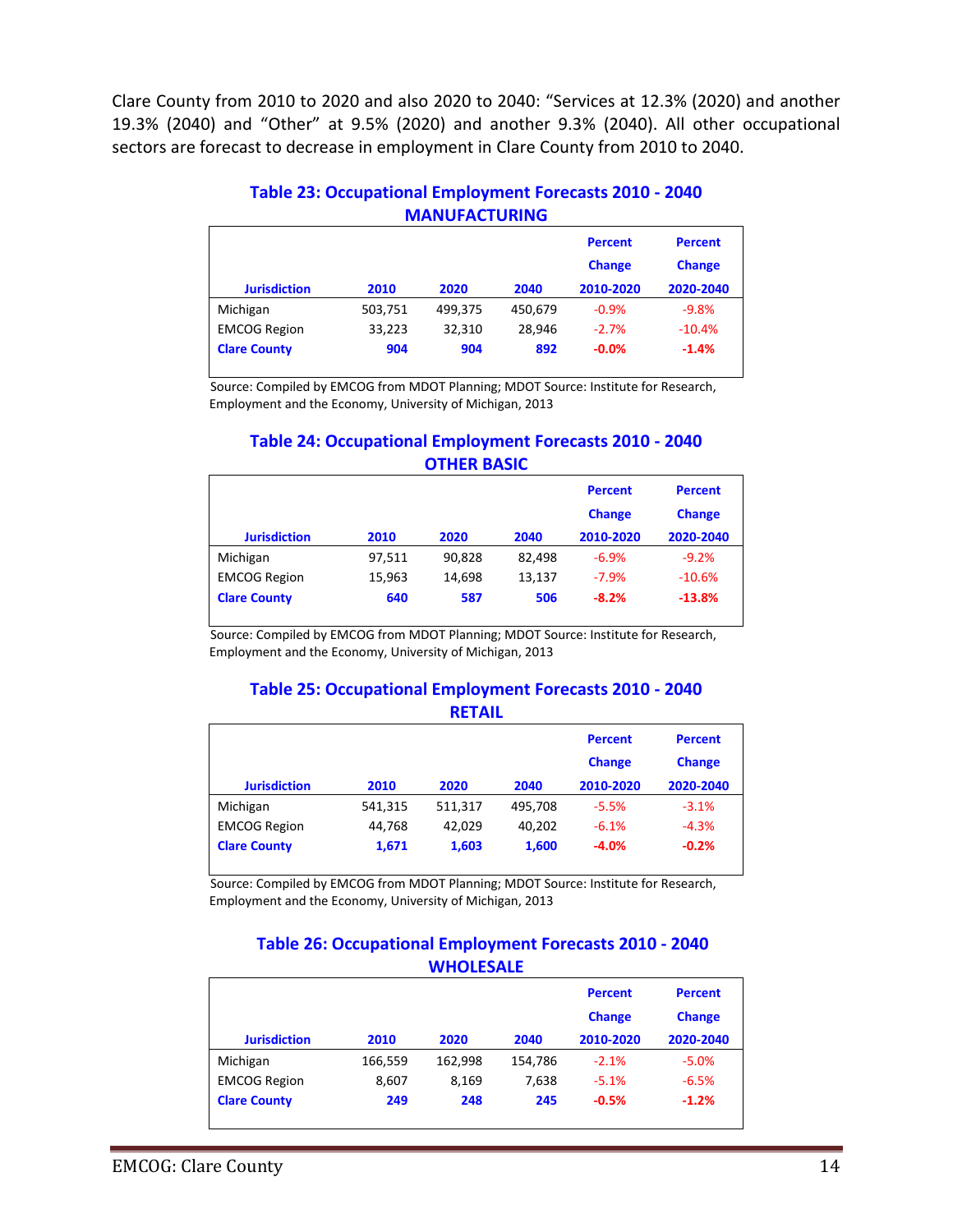Source: Compiled by EMCOG from MDOT Planning; MDOT Source: Institute for Research, Employment and the Economy, University of Michigan, 2013

#### **Table 27: Occupational Employment Forecasts 2010 - 2040 OTHER**

| <b>Jurisdiction</b> | 2010      | 2020      | 2040      | <b>Percent</b><br><b>Change</b><br>2010-2020 | <b>Percent</b><br><b>Change</b><br>2020-2040 |
|---------------------|-----------|-----------|-----------|----------------------------------------------|----------------------------------------------|
| Michigan            | 1,536,596 | 1,623,614 | 1,697,672 | 5.7%                                         | 4.6%                                         |
| <b>EMCOG Region</b> | 109,826   | 114,316   | 119.908   | 4.1%                                         | 4.9%                                         |
| <b>Clare County</b> | 4,615     | 5,054     | 5,525     | 9.5%                                         | 9.3%                                         |

Source: Compiled by EMCOG from MDOT Planning; MDOT Source: Institute for Research, Employment and the Economy, University of Michigan, 2013

### **Table 28: Occupational Employment Forecasts 2010 - 2040 SERVICES**

| <b>Jurisdiction</b> | 2010      | 2020      | 2040      | <b>Percent</b><br><b>Change</b><br>2010-2020 | <b>Percent</b><br><b>Change</b><br>2020-2040 |
|---------------------|-----------|-----------|-----------|----------------------------------------------|----------------------------------------------|
| Michigan            | 2,194,496 | 2.496.969 | 2.842.633 | 13.8%                                        | 4.6%                                         |
| <b>EMCOG Region</b> | 141.039   | 158,728   | 181.560   | 12.5%                                        | 14.4%                                        |
| <b>Clare County</b> | 4,385     | 4,925     | 5,874     | 12.3%                                        | 19.3%                                        |

Source: Compiled by EMCOG from MDOT Planning; MDOT Source: Institute for Research, Employment and the Economy, University of Michigan, 2013

### **Table 29: Occupational Employment Forecasts 2010 - 2040 ALL OCCUPATIONS**

|                     |           |           |           | <b>Percent</b><br><b>Change</b> | <b>Percent</b><br><b>Change</b> |
|---------------------|-----------|-----------|-----------|---------------------------------|---------------------------------|
| <b>Jurisdiction</b> | 2010      | 2020      | 2040      | 2010-2020                       | 2020-2040                       |
| Michigan            | 5,040,226 | 5,385,100 | 5,723,975 | 6.8%                            | 6.3%                            |
| <b>EMCOG Region</b> | 353,426   | 370,250   | 391,390   | 4.8%                            | 5.7%                            |
| <b>Clare County</b> | 12,464    | 13,323    | 14.642    | 6.9%                            | 9.9%                            |

 Source: Compiled by EMCOG from MDOT Planning; MDOT Source: Institute for Research, Employment and the Economy, University of Michigan, 2013

#### **INCOME, POVERTY AND EDUCATION**

Per capita personal income (PCPI) is widely used as an indicator of the economic wellbeing of residents in an area. Changes in PCPI provide a statistical measurement of an area's wealth and sustainability compared to regional or national benchmarks. PCPI is measured by totaling all income sources, wages and salaries, asset income and transfer payments and dividing that total by the total population.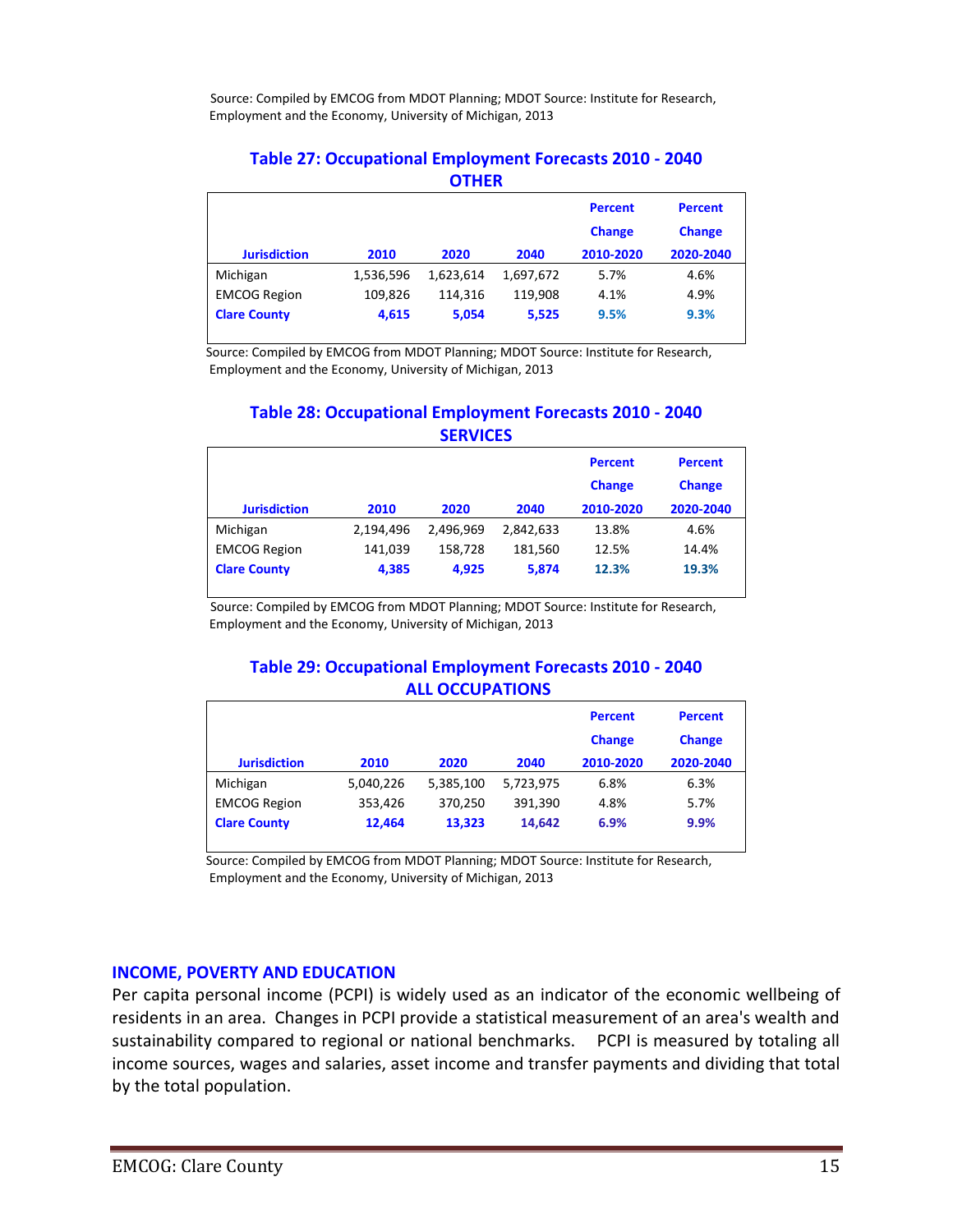Table 30 shows the National, State and Clare County PCPI for December of 2011. The State and County is compared to the National PCPI of \$41,560. The PCPI for Clare County and the State of Michigan are both below the National average.

|                                             | <b>Table 30: Per Capita Personal Income</b> |             |  |  |  |  |
|---------------------------------------------|---------------------------------------------|-------------|--|--|--|--|
|                                             | <b>And</b>                                  |             |  |  |  |  |
| <b>Percent of National Average</b>          |                                             |             |  |  |  |  |
| December 2011<br><b>Percent of National</b> |                                             |             |  |  |  |  |
| Area                                        | <b>PCPI</b>                                 | <b>PCPI</b> |  |  |  |  |
| National                                    | 41,560                                      |             |  |  |  |  |
| <b>Clare County</b>                         | 26,297                                      | 65.0%       |  |  |  |  |
| State                                       | 36,264                                      | 87.3%       |  |  |  |  |
|                                             |                                             |             |  |  |  |  |

Source: Compiled by EMCOG from STATS America, December, 2013

Poverty is another strong indicator of the economic health and sustainability of the population of an area. Table 31 shows the level of poverty within Clare County for the years 2000 and 2011 as compared to the EMCOG Region, the State and the Nation.

As a point of reference when reviewing Table 31, the 2012 preliminary U. S. Census poverty thresholds for annual income within the 48 contiguous states based on the size of the family unit are as follows:

| Size of Family Unit               | Annual Income |
|-----------------------------------|---------------|
| One person (unrelated individual) | \$11,722      |
| Under 65 Years                    | 11,945        |
| 65 Years and Over                 | 11,011        |
| Two People                        | 14,960        |
| Householder Under 65 Years        | 15,452        |
| Householder 65 Years and Over     | 13,891        |
| Three People                      | 18,287        |
| Four People                       | 23,497        |
| Five People                       | 27,815        |
| Six People                        | 31,485        |
| Seven People                      | 35,811        |
| Eight People                      | 39,872        |

Source: www/census.gov

As shown below, the National percentage of the population at the poverty level has increased by 2.8 percentage points since 2000 compared to 11 percentage points in Clare County and 6.5 percentage points for the Region. Some of the increase in the percent of population at the poverty level could be attributed to the reduction in overall population of 1.0% in Clare County since 2000 (i.e., the population at the poverty level represents a percentage of a smaller base). Neither the Nation the State of Michigan, the EMCOG Region nor Clare County has experienced a reduction in the poverty rate since the 2000 Census. The number of people in poverty is the equivalent of 1 out of every 3.7 persons in Clare County.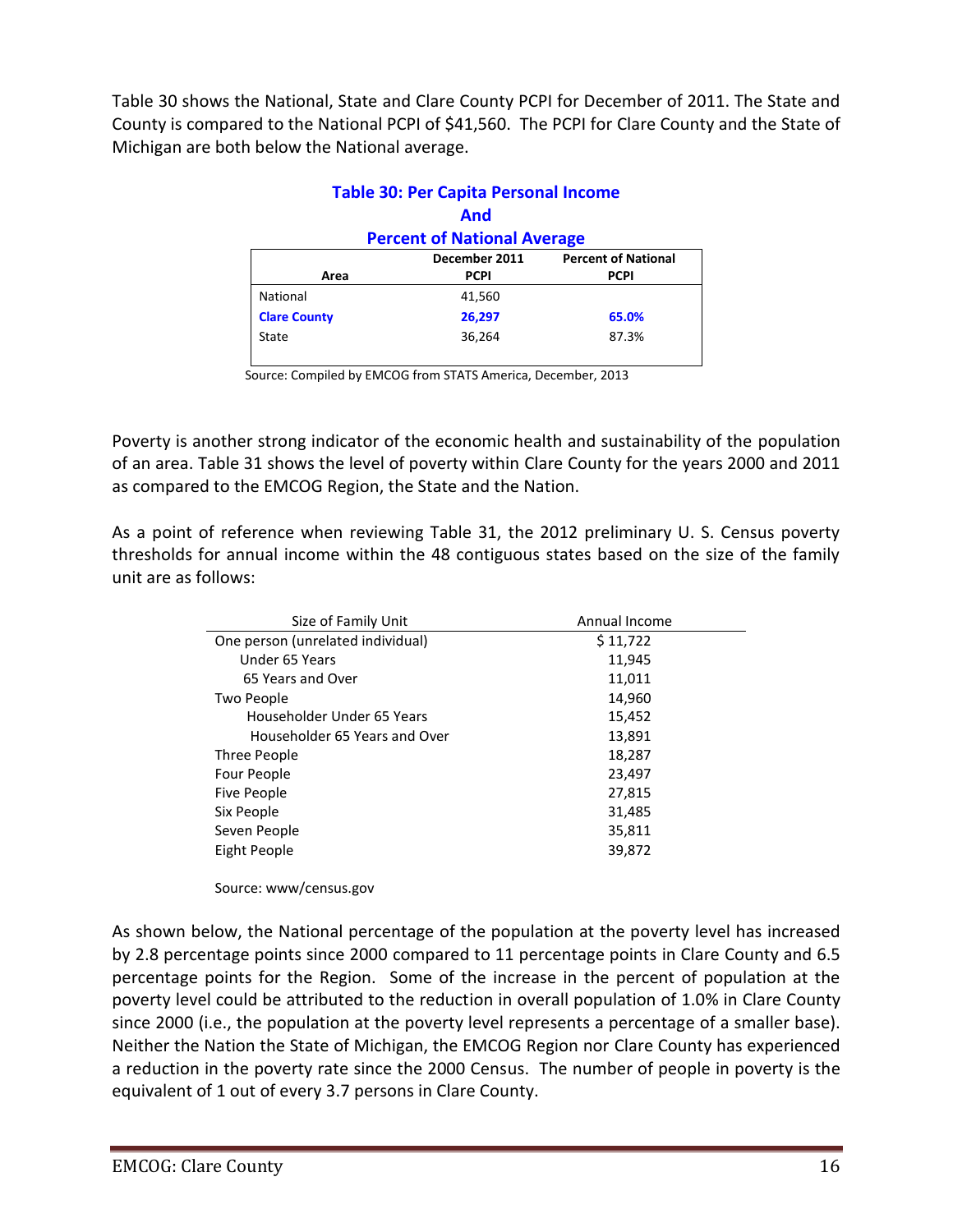|                     | 2000       | 2011       | 2011 Ratio of              |
|---------------------|------------|------------|----------------------------|
|                     | Percent of | Percent of | Persons in                 |
| Area                | Population | Population | <b>Poverty</b>             |
| <b>Clare County</b> | 16.0%      | 27.0%      | 1 Out of Every 3.7 Persons |
| National            | 12.2%      | 15.0%      | 1 Out of Every 6.7 Persons |
| Michigan            | 11.3%      | 17.5%      | 1 Out of Every 5.7 Persons |
| <b>EMCOG Region</b> | 12.3%      | 18.8%      | 1 Out of Every 5.3 Persons |

### **Table 31: Percent of Population At Poverty Level 2000 – 2011**

Source: Compiled by EMCOG from U. S. Census Bureau American FactFinder

Another indicator of the economic viability of an area is the educational attainment of the population living there. Table 32 presents a comparison of Clare County's educational attainment for 2000 and 2011 by identifying the percent of the population age 25 and older that does not have a high school diploma and the percent of the same population that has a degree (high school diploma or higher).

For Clare County, as well as the EMCOG Region and the State, the numbers have been going in a positive direction for the past ten years. The portion of population without a high school diploma has decreased while the educational attainment at all levels has increased.

|                     |                    |                | Table 32: Education Attainment of Population 25 and Older 2000 - 2011 |                |                  |                  |
|---------------------|--------------------|----------------|-----------------------------------------------------------------------|----------------|------------------|------------------|
|                     |                    | 2011           |                                                                       |                |                  |                  |
|                     | 2000               | Percent        |                                                                       | 2011           | 2000             | 2011             |
|                     | Percent            | Without        | 2000                                                                  | Percent        | Percent          | Percent          |
|                     | Without            | High           | <b>Percent With</b>                                                   | With           | with             | with             |
|                     | <b>High School</b> | <b>School</b>  | <b>Diploma</b>                                                        | <b>Diploma</b> | <b>Bachelors</b> | <b>Bachelors</b> |
| Area                | <b>Diploma</b>     | <b>Diploma</b> | Or Higher                                                             | or Higher      | or Higher        | or Higher        |
|                     |                    |                |                                                                       |                |                  |                  |
| <b>Clare County</b> | 23.9%              | 16.8%          | 76.1%                                                                 | 83.2%          | 8.8%             | 11.0%            |
| Michigan            | 16.6%              | 11.6%          | 83.4%                                                                 | 88.4%          | 21.8%            | 25.3%            |
|                     |                    |                |                                                                       |                |                  |                  |

## **Table 32: Education Attainment of Population 25 and Older 2000 - 2011**

Source: Compiled by EMCOG from Factfinder.census.gov

### **TAXABLE VALUES, TAX RATES AND HOUSING**

The economic health of a community is, in many ways, tied to the health of its tax base. Without a healthy tax base essential services are difficult to deliver and the quality of life amenities that keep residents and businesses and attract new, become threatened. Without a sustainable tax base, bonds and tax initiatives for everything from public safety, education, local roads to water and sewer, are also be at risk.

Table 33 presents a comparison of taxable values for Clare County, the EMCOG Region, and Michigan for the years 2000, 2005 and 2011. During the period 2000–2005 Clare County's taxable value increase of just over 35% was greater than the increase for both the EMCOG Region and the State as a whole. As is shown in Table 33 the Clare County rate of growth in tax valuation was significantly higher in recent years (2005-2011) compared to Michigan's rate of growth of less than 1%, indicating more stability in the County. However this overall 6 year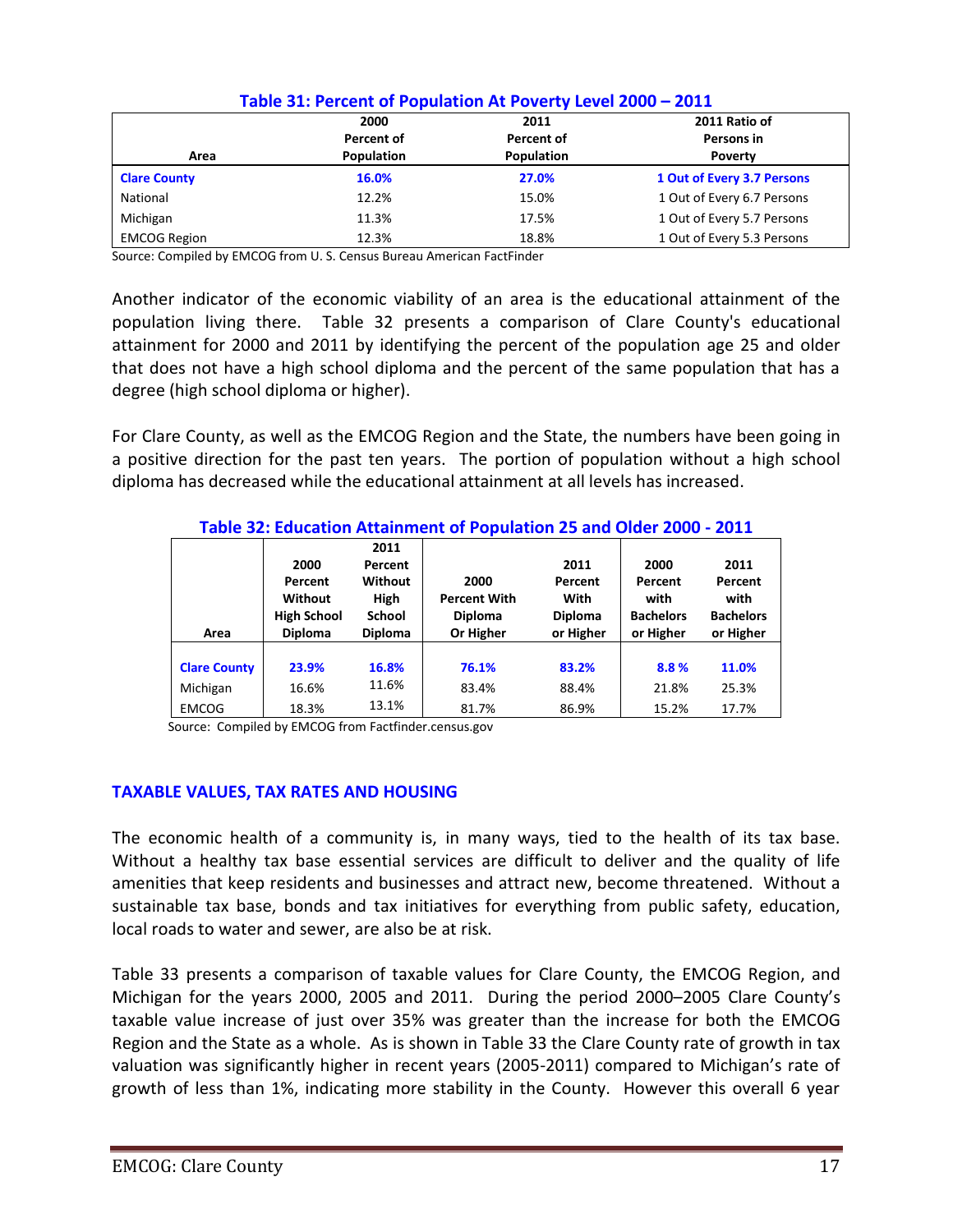increase includes a decrease in taxable values from 2010 (\$1,032.1 million) to 2011 (\$1,023.0 million), impacting the ability to balance budgets with property tax revenue.

|                     | Table 33: Property Tax Valuation 2000 - 2011       |                                                    |                                  |                                                           |                                  |
|---------------------|----------------------------------------------------|----------------------------------------------------|----------------------------------|-----------------------------------------------------------|----------------------------------|
| <b>Jurisdiction</b> | 2000<br>Taxable<br><b>Valuation</b><br>(million's) | 2005<br>Taxable<br><b>Valuation</b><br>(million's) | Percent<br>Change<br>2000 - 2005 | 2011<br><b>Taxable</b><br><b>Valuation</b><br>(million's) | Percent<br>Change<br>2005 - 2011 |
| <b>Clare County</b> | 637.6                                              | 866.7                                              | 35.9%                            | 1.023.0                                                   | 18.0%                            |
| State               | 240,647.5                                          | 321,653.1                                          | 33.7%                            | 323,615.6                                                 | 0.6%                             |
| <b>EMCOG Region</b> | 17,393.6                                           | 22.078.3                                           | 26.9%                            | 24,285.3                                                  | 10.0%                            |

Source: Compiled by EMCOG from 2000, 2005, and 2011 Ad Valorem Property Tax Report, Michigan Department of Treasury

Table 34 presents a comparison of the average tax rates levied for Clare County, the EMCOG Region and for Michigan for the years 2000, 2005 and 2011. The tax rates are a calculation that represents an overall average millage rate based on total taxable values and total taxes levied. Tax millage rates are based on \$1.00 per \$1,000 of assessed valuation.

During the years 2000–2005 the County's overall millage rate decreased by 5.6% compared to a smaller decrease of 1.7% in EMCOG and an increase of 1.4% for the State. During the next six years (2005–2011) the millage rate for the County was nearly the same as in 2005 which is similar to the very modest changes in the tax millage rates for both the EMCOG Region and the State.

| Table 34: Property Tax Rates 2000 - 2011 |                 |                 |                   |                 |                   |  |  |  |
|------------------------------------------|-----------------|-----------------|-------------------|-----------------|-------------------|--|--|--|
|                                          | 2000<br>Average | 2005<br>Average | Percent<br>Change | 2010<br>Average | Percent<br>Change |  |  |  |
| <b>Jurisdiction</b>                      | <b>Tax Rate</b> | <b>Tax Rate</b> | 2000 - 2005       | <b>Tax Rate</b> | 2005 - 2010       |  |  |  |
| <b>Clare County</b>                      | 33.98           | 32.07           | $-5.6%$           | 32.06           | 0.0%              |  |  |  |
| State                                    | 39.32           | 39.88           | 1.4%              | 40.00           | 0.3%              |  |  |  |
| <b>EMCOG Region</b>                      | 35.58           | 34.99           | $-1.7%$           | 35.05           | 0.2%              |  |  |  |

#### Source: Compiled by EMCOG from 2000, 2005, and 2011 Ad Valorem Property Tax Report, Michigan Department of Treasury Average Tax Rate: calculation based on total taxes levied and total taxable valuation

Another indicator of the economic health of an area is the status of the growth of the housing stock and vacancy rates. Table 35 shows the 2000 and 2011 housing units and the rate of growth in housing units since the 2000 Census for Clare County, the EMCOG Region, and the State. During this eleven-year time frame Clare County experienced a 4.6% increase in housing units, similar to the EMCOG Region as a whole (4.7%) but less than the statewide increase of 7.0%

| <b>Table 35: Housing Units 2000 - 2011</b>                |                                              |                      |                       |  |  |  |
|-----------------------------------------------------------|----------------------------------------------|----------------------|-----------------------|--|--|--|
|                                                           | 2000 Total                                   | 2011 Total           | <b>Percent Change</b> |  |  |  |
| <b>Jurisdiction</b>                                       | <b>Housing Units</b>                         | <b>Housing Units</b> | 2000 - 2010           |  |  |  |
| <b>Clare County</b>                                       | 22.229                                       | 23.248               | 4.6%                  |  |  |  |
| State                                                     | 4,234,279                                    | 4,532,215            | 7.0%                  |  |  |  |
| <b>EMCOG Region</b>                                       | 345.374                                      | 396.223              | 4.7%                  |  |  |  |
| $-0.0000$<br>$\cdots$ $\sim$<br>.<br>$\sim$ $\sim$ $\sim$ | $\sim$ $\sim$ $\sim$<br>$-0.0 - 0.04 - 0.04$ |                      |                       |  |  |  |

Source: Compiled by EMCOG from U.S. Census Stats America 2007-2011 Estimates.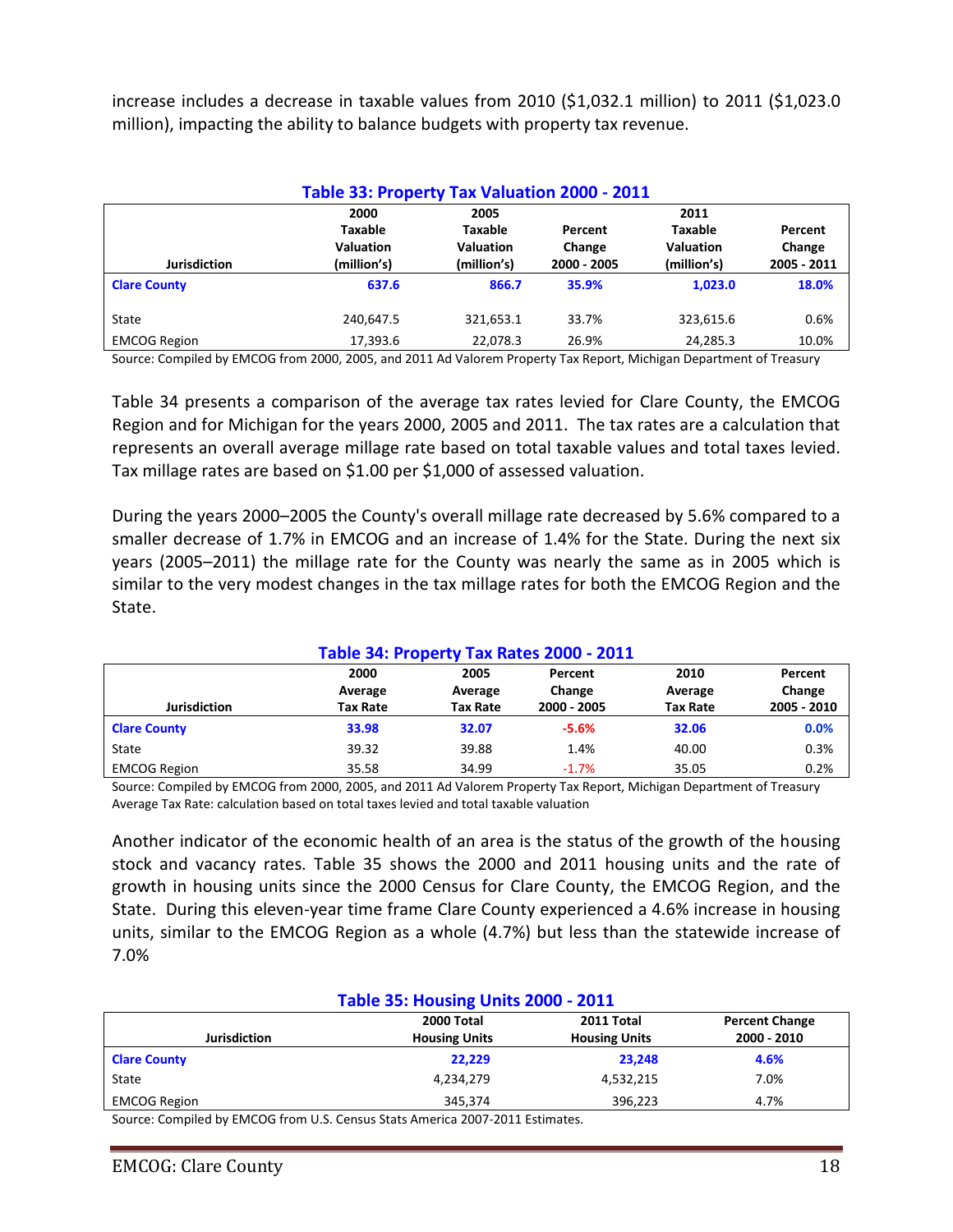While Clare County experienced gains in housing units during the past 11 years, the vacancy rate data in Table 36 provides further information: the number of vacant housing units in 2000 and 2011 and the percent those vacant units are of the total housing for the same time period.

> Note: the vacancy rates are based on U. S. Census data. The Census determines a housing unit as vacant *if no one is living in it at the time of the interview, unless its occupants are only temporarily absent. A vacant unit may be one which is entirely occupied by persons who have a usual residence elsewhere* [\(www.census.gov\)](http://www.census.gov/). Based on this definition, second homes are counted as vacant.

As shown below (Table 36), the increase in housing in Clare County (4.6% from Table 35) is higher than the increase in the vacancy rate (0.4 percentage points) for the County from 2000 to 2011. The overall vacancy rate for Clare County has increased slightly from 42.9% in 2000 to 43.3% in 2011.

**Table 36: Housing Vacancies 2000 - 2011**

| Table 36: Housing Vacancies 2000 - 2011 |                                     |                                                 |                                     |                         |                                  |  |  |
|-----------------------------------------|-------------------------------------|-------------------------------------------------|-------------------------------------|-------------------------|----------------------------------|--|--|
|                                         |                                     | <b>Change In Housing</b><br><b>Vacancy Rate</b> |                                     |                         |                                  |  |  |
| <b>Jurisdiction</b>                     | 2000 Vacant<br><b>Housing Units</b> | 2000<br>Vacancy<br>Rate                         | 2011 Vacant<br><b>Housing Units</b> | 2011<br>Vacancy<br>Rate | Percentage points<br>2000 - 2011 |  |  |
| <b>Clare County</b>                     | 9.543                               | 42.9%                                           | 10,078                              | 43.3%                   | 0.4                              |  |  |
| State                                   | 448.618                             | 10.6%                                           | 707.033                             | 15.6%                   | 5.0                              |  |  |
| <b>EMCOG Region</b>                     | 70.702                              | 18.7%                                           | 88,348                              | 22.3%                   | 3.6                              |  |  |

#### Source: Compiled by EMCOG from U.S. Census Stats America 2007-2011 Estimates.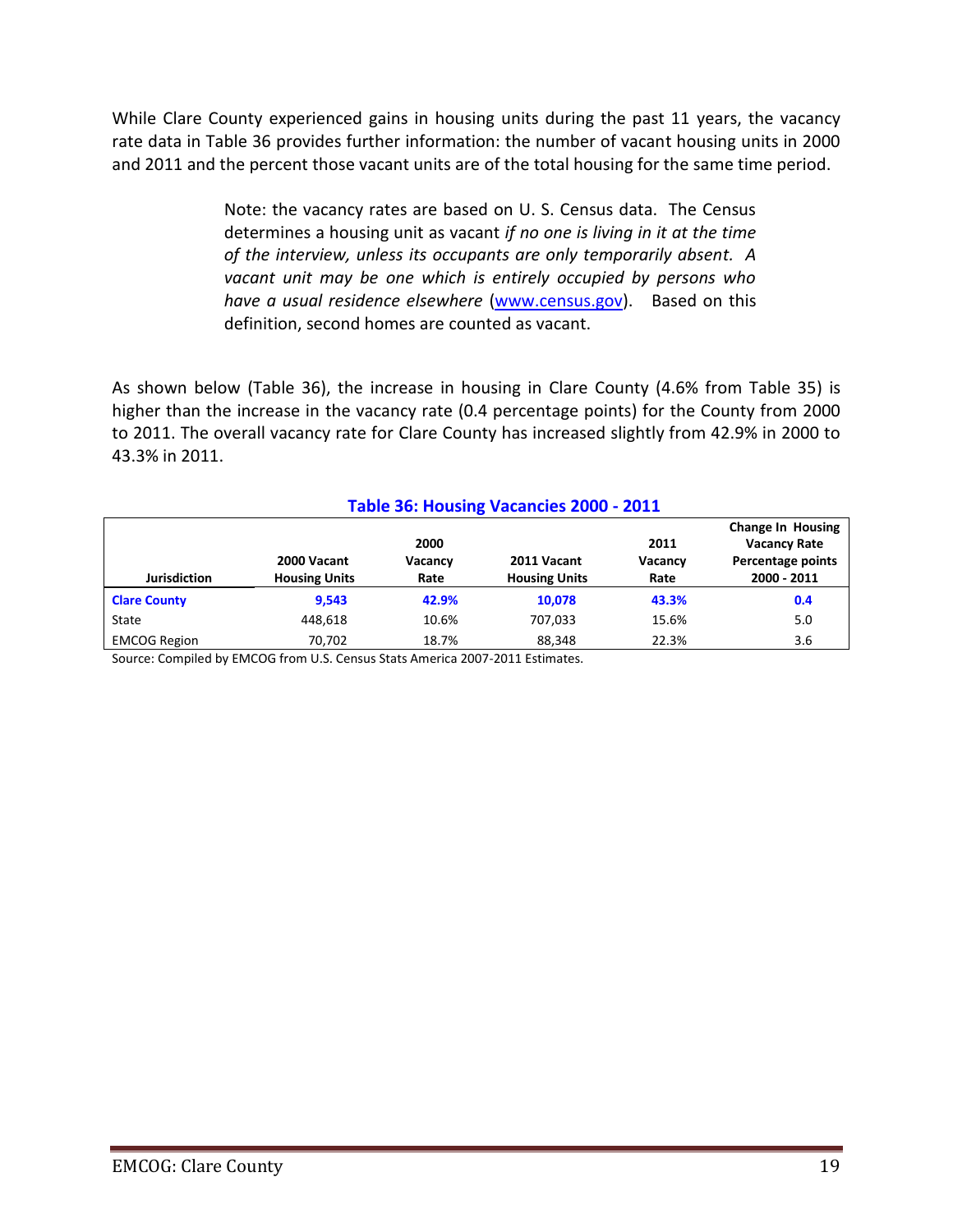### **SUMMARY OF DATA FOR CLARE COUNTY**

The following is a list of highlights of findings of the economic data for Clare County:

#### **POPULATION TRENDS**

- Clare County lost 1% of its population since 2000 (Table 2).
- Clare County population is forecast to increase slightly through 2040 at a very modest rate of 0.11% per year (Table 3).
- In spite of the continuing projection of population loss from births and deaths in Clare County, the in-migration of population under the age of 65 will increase by 1,200 people by the year 2030 and a total of 2,300 by the year 2040 (Table 3).
- Clare County is projected to grow in population at a modest 0.7% from 2010 to 2020 and another 2.7% from 2020 to 2040 (Table 4).
- Clare County's population is getting older. The median age has increased from 28.8 in 1980 to 45.3 in 2010 (Table 5).
- The number of households is forecast to increase from 2010 to 2040 but at a lessor rate than the increase in population indicating a shift to a smaller household size (Table 6).

#### **EMPLOYMENT, JOBS AND SALES**

- The 24-month (2011-2012) average unemployment rate for Clare County of 11.0% is higher than both the National rate of 8.1% and the EMCOG rate of 8.3%. (Table 7).
- Clare County's population is estimated to decrease by -6.1% in the daytime due to the net impact of workers commuting to jobs within and outside of the County (Table 8).
- Overall Clare County's Employment/Resident ratio is 0.82 meaning that workers are "exported" to other counties for jobs. (Table 9).
- Resident sector businesses (i.e., either stand alone businesses or businesses headquartered with the County or state) make up 92% of businesses within Clare County (Table 10).
- Approximately 92% of the resident sector businesses in Clare County are either self-employed (1 employee) or Stage 1 (2-9 employees) (Table 11).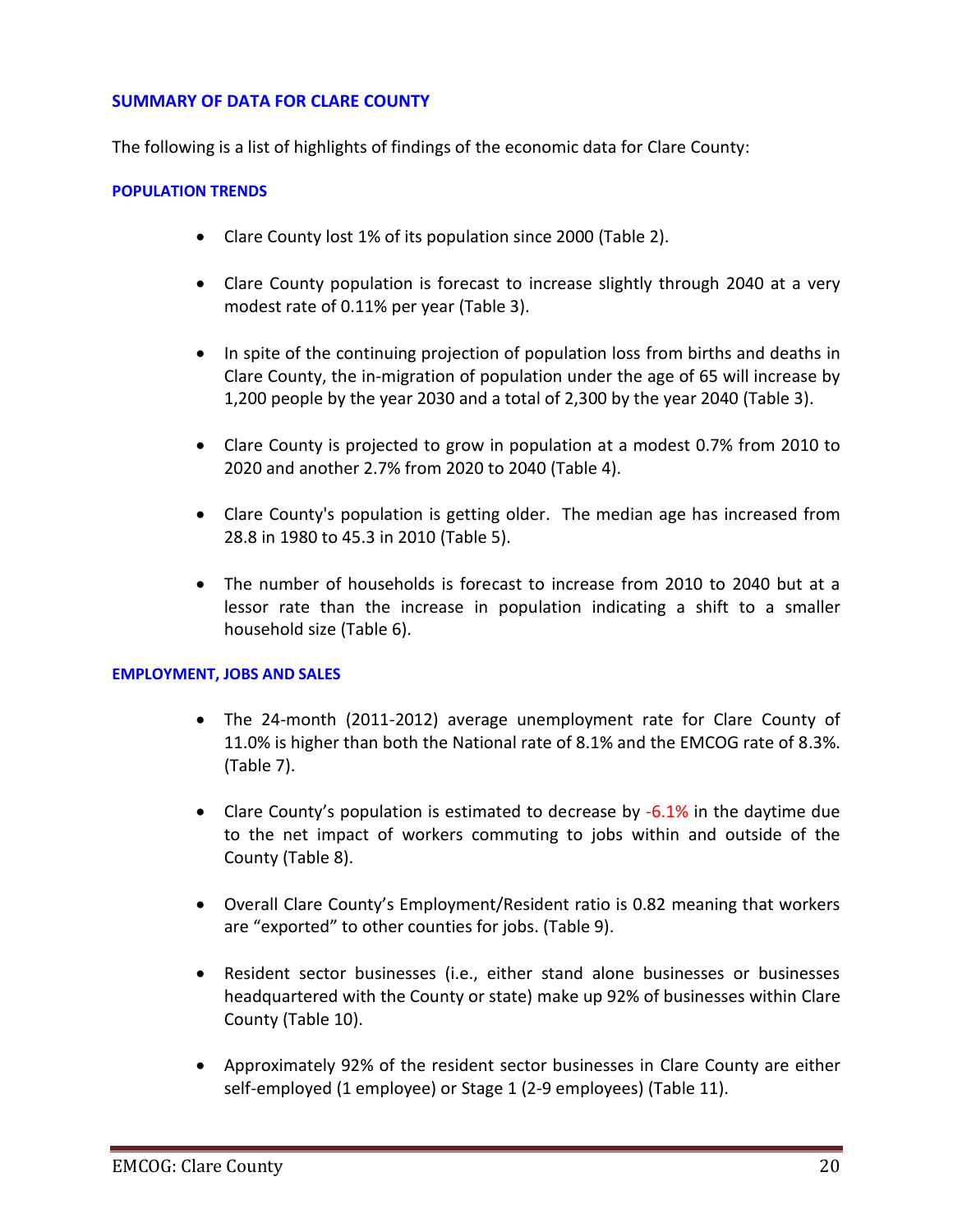- Stage 2 companies (10-99 employees) make up 8% of businesses in Clare County (Table 11).
- 78% of jobs in Clare County come from resident sector businesses; the least amount of jobs (7.8%) are from the non-resident sector (Table 12).
- Nearly 77% of resident sector jobs in Clare County are from either Stage 1 or Stage 2 businesses (Table 13).
- Resident businesses generate 92% of sales within Clare County (Table 14).
- The Self-Employed and Stage 1 businesses (2-9 employees) generate an impressive 39.5% of sales within Clare County (Table 15).
- Stage 2 businesses (10-99 employees) generate 44.4% of sales within Clare County (Table 15).
- During the three year period 2006 2009 the Self-Employed businesses in Clare County experienced **growth in sales** of 8.4% while Stage 1 businesses experienced a very slight drop in sales of -0.3%.(Table 16).
- During the three year period 2006 2009 the Stage 2 and Stage 3 businesses in Clare County experienced a **reduction is sales** of -7.0% and -27.4% respectively (Table 16).
- From 2006 to 2009 the following business activity occurred in Clare County:
	- For every 1 business that opened, 0.8 businesses closed (Table 17).
	- For every 1 job created from businesses opening, 1.4 jobs were lost due to business closures (Table 20).
	- For every 1 business that expanded, 0.4 businesses downsized (Table 18).
	- For every 1 job created from business expansion, 1.4 jobs were lost due to business downsizing (Table 21).
	- For every 1 business that moved in to the County, 1 business moved out of the County (Table 19).
	- For every 1 job created from businesses moving in to the County, 1.2 jobs were lost due to businesses moving out of the County (Table 22).
- Clare County Employment Sector Forecasts: 2010-2040
	- The largest employee occupation sector is "Other" (Table 27).
	- The second largest employee occupation sector is "Services" (Table 28).